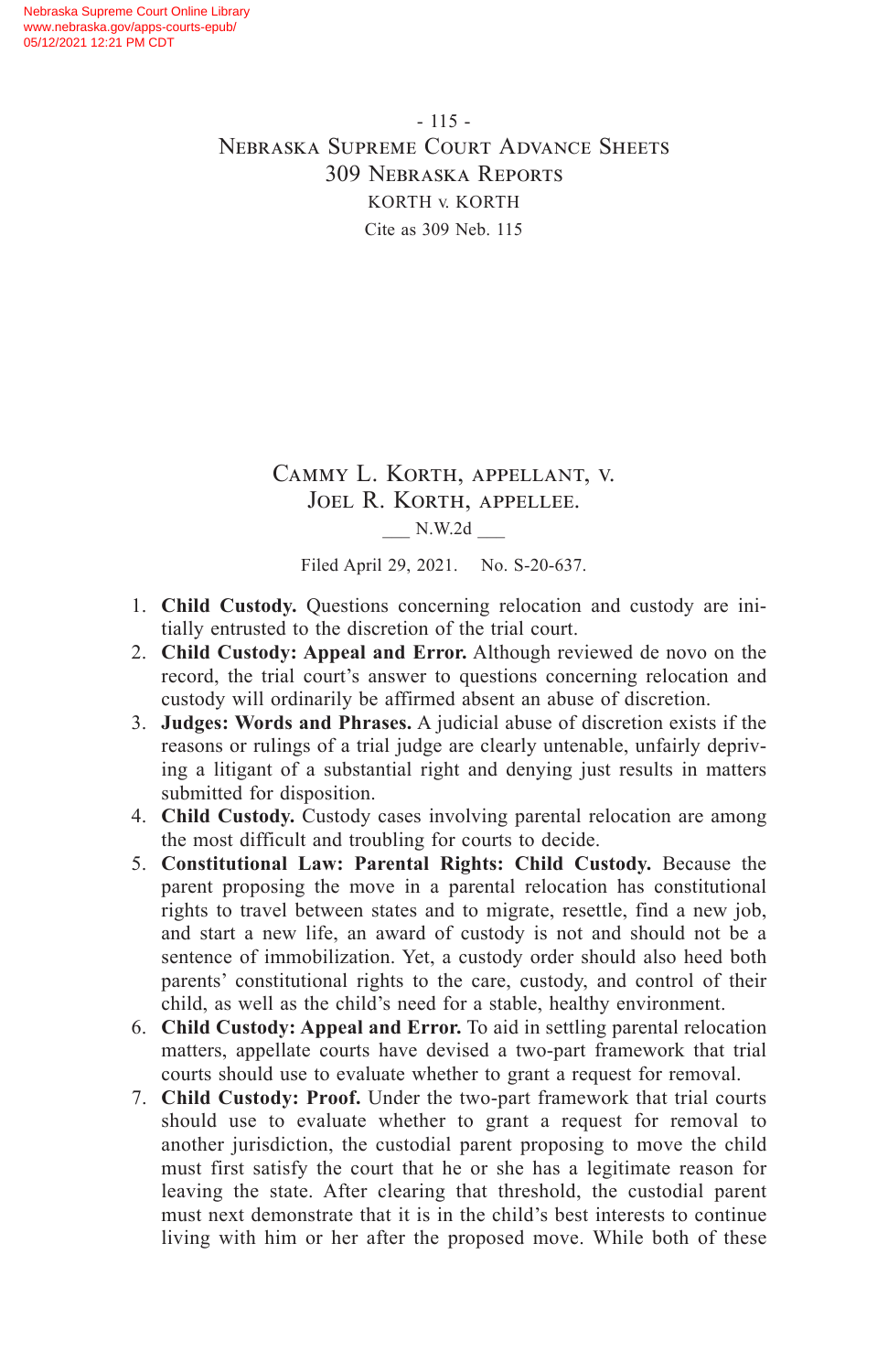# - 116 - Nebraska Supreme Court Advance Sheets 309 Nebraska Reports KORTH v. KORTH Cite as 309 Neb. 115

prongs must be shown to support a removal request, the second prong is of paramount concern.

- 8. **Child Custody.** A custodial parent's desire to form a new family unit through remarriage is a legitimate reason for removing his or her child to another jurisdiction.
- 9. **Child Custody: Visitation.** To determine whether removal to another jurisdiction is in the child's best interests, a trial court should consider (1) each parent's motive for seeking or opposing the move, (2) the potential that the move holds for enhancing the quality of life for the child and the custodial parent, and (3) the impact such a move will have on contact between the child and noncustodial parent when viewed in the light of reasonable visitation.
- 10. **Child Custody: Proof.** It is the moving party's burden to show, by a combination of a trial court's considerations, that removal would be in the child's best interests.
- 11. **Evidence: Appeal and Error.** When the evidence concerning a trial court's considerations is in conflict, an appellate court considers, and may give weight to, the fact that the trial court heard and observed the witnesses and accepted one version of the facts over another.
- 12. **Child Custody: Appeal and Error.** Although the relocating parent's motive is already examined during the threshold prong in a removal analysis, an appellate court recognizes the wisdom of also weighing the parents' motives in the second prong insofar as they relate to the child's best interests. At this stage of analysis, both parents' motives are assessed to determine if one is more compelling than the other.
- 13. **Child Custody.** The ultimate question in a removal analysis is whether one parent's aim in supporting or opposing the proposed removal is to frustrate or manipulate the other parent.
- 14. There are nine components that may be involved in a trial court's consideration as to whether removal to another jurisdiction would enhance the quality of life of the child and custodial parent: (1) the emotional, physical, and developmental needs of the child; (2) the child's opinion or preference as to where to live; (3) the extent to which the custodial parent's income or employment will be enhanced; (4) the degree to which housing or living conditions would be improved; (5) the existence of educational advantages; (6) the quality of the relationship between the child and each parent; (7) the strength of the child's ties to the present community and extended family there; (8) the likelihood that allowing or denying the move would antagonize hostilities between the two parents; and (9) the living conditions and employment opportunities for the custodial parent, because the best interests of the child are interwoven with the well-being of the custodial parent.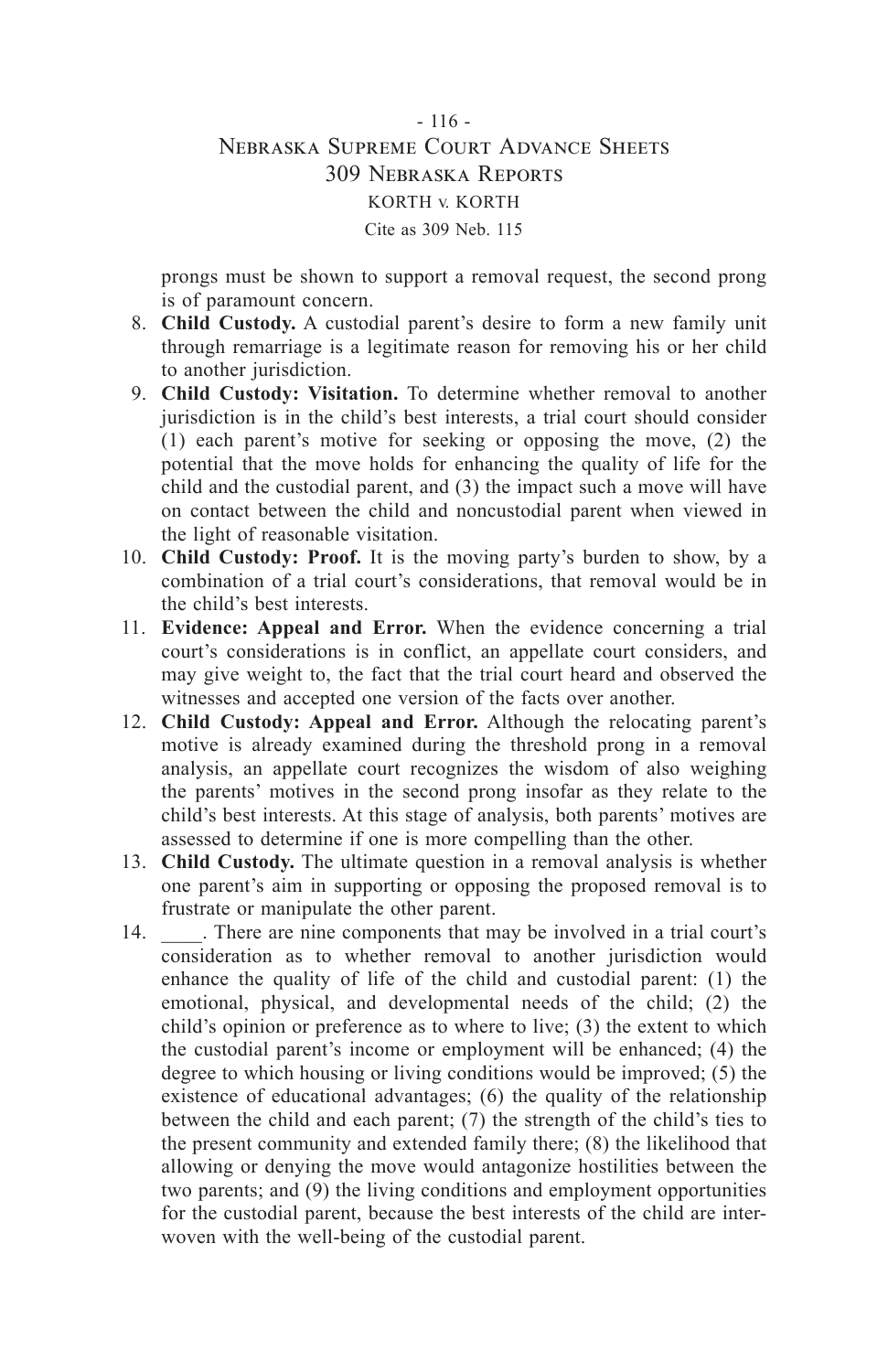# - 117 - Nebraska Supreme Court Advance Sheets 309 Nebraska Reports KORTH v. KORTH Cite as 309 Neb. 115

- 15. \_\_\_\_. A child's intelligently stated preference regarding custody is only one consideration among many in a determination of the child's best interests.
- 16. \_\_\_\_. The final consideration in assessing the best interests of the child is what impact removal to another jurisdiction would have on the contact between the child and the noncustodial parent.
- 17. **Child Custody: Visitation.** While every move will have some impact, the impact of removal to another jurisdiction is chiefly concerned with the ability of the parent opposing the move to maintain a meaningful parent-child relationship after the move. Such assessment must be undertaken in the light of the potential to establish and maintain a reasonable visitation schedule, meaning one that provides a satisfactory basis for preserving and fostering a child's relationship with the nonmoving parent.
- 18.  $\vdots$  . Indications of the custodial parent's willingness to comply with a modified visitation schedule also have a place in a removal analysis.
- 19. **Child Custody.** Any move away from a parent is likely to hinder that parent's relationship with the child.
- 20. **Appeal and Error.** To be considered by an appellate court, an alleged error must be both specifically assigned and specifically argued in the brief of the party asserting the error.
- 21. **Child Custody.** Physical custody over a minor child will not ordinarily be modified absent a material change in circumstances, which shows either that the custodial parent is unfit or that the best interests of the child require such action.
- 22. **Modification of Decree: Child Custody: Proof.** It is the burden of the party seeking modification to show two elements by a preponderance of the evidence: First, that since entry of the most recent custody order, a material change in circumstances has occurred that affects the child's best interests, and second, that it would be in the child's best interests to change custody.
- 23. **Modification of Decree: Words and Phrases.** A material change in circumstances is an occurrence that, if it had been known at the time the most recent custody order was entered, would have persuaded the court to decree differently.
- 24. **Modification of Decree: Child Custody.** Before custody is modified, it should be apparent that any material change in circumstances alleged will be permanent or continuous, not merely transitory or temporary.
- 25. \_\_\_: \_\_\_. Removal of a child from the state, without more, does not amount to a change of circumstances warranting a change of custody. Nevertheless, such a move, when considered in conjunction with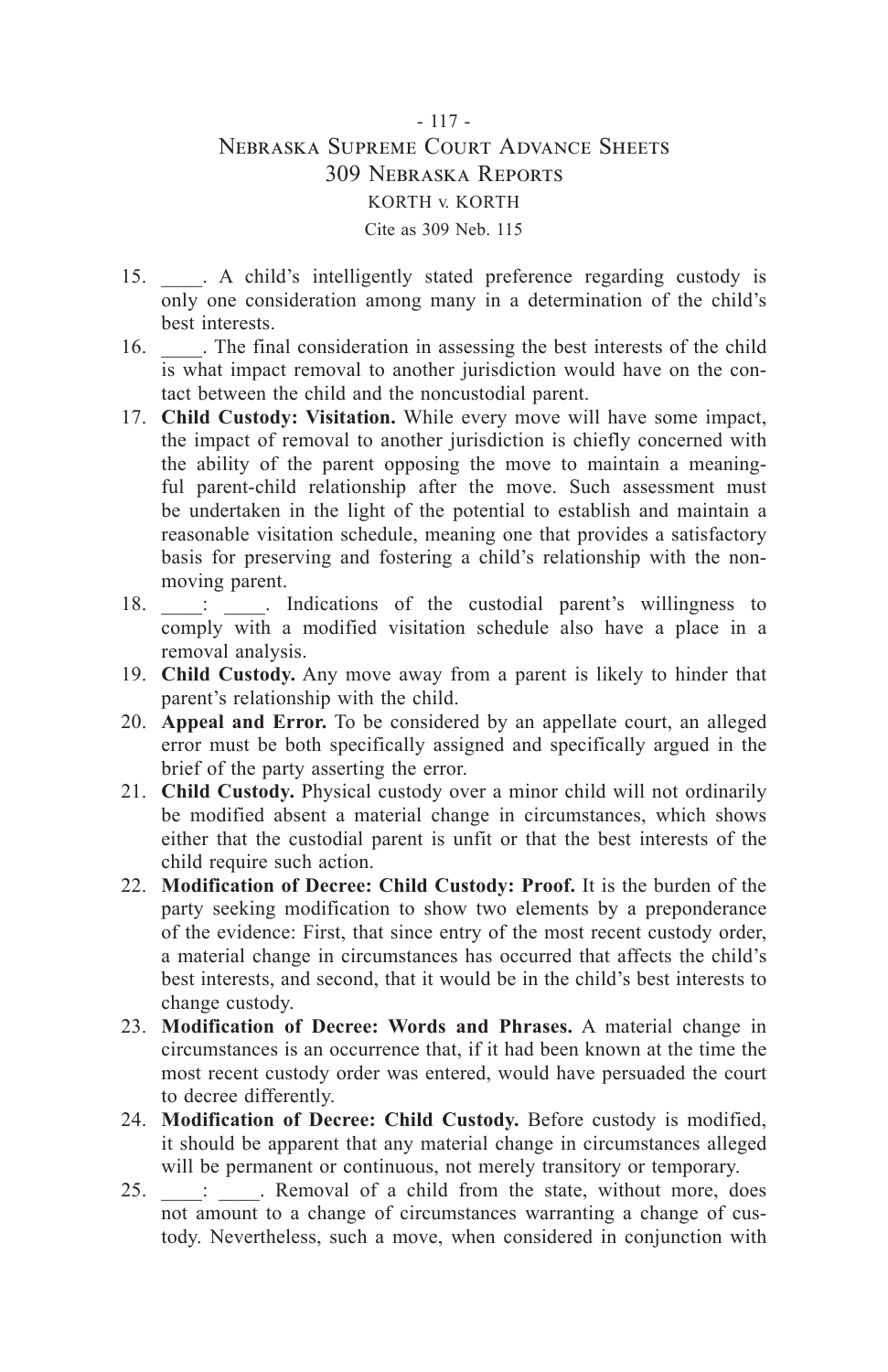# - 118 - Nebraska Supreme Court Advance Sheets 309 Nebraska Reports KORTH v. KORTH Cite as 309 Neb. 115

other evidence, may result in a change of circumstances that warrants a modification.

- 26. **Child Custody.** Physical custody involves the exercise of day-to-day decisionmaking and continuous supervision over a child for significant periods of time.
- 27. \_\_\_\_. Depending on the child's age and needs, physical custody may include providing suitable shelter, clothing, food, toys, and emotional care.
- 28. \_\_\_\_. While the child's best interests is also a consideration in a removal analysis, the relevant consideration in that context is limited to whether remaining with the custodial parent after removal to another jurisdiction would be in the child's best interests.
- 29. \_\_\_\_. A relevant consideration in a relocation is whether changing custody to the noncustodial parent would be in the child's best interests.
- 30. \_\_\_\_. Determining whether a change in custody is in the child's best interests requires consideration of various mandatory and permissive factors.
- 31. **Modification of Decree: Child Custody: Visitation.** Relevant considerations that may also be considered in a change in custody include the stability of the child's existing routine, minimization of contact and conflict between the parents, and the general nature and health of the child. No one factor is dispositive, and various factors may weigh more or less heavily, depending on the facts of the case. The one constant is that the child's best interests are always the standard by which any custody or parenting time decision is made.

Appeal from the District Court for Buffalo County: John H. Marsh, Judge. Affirmed.

Loralea L. Frank and Nathan P. Husak, of Bruner, Frank & Schumacher, L.L.C., for appellant.

Nicole J. Luhm and Elizabeth J. Klingelhoefer, of Jacobsen, Orr, Lindstrom & Holbrook, P.C., L.L.O., for appellee.

Heavican, C.J., Miller-Lerman, Cassel, Stacy, Funke, Papik, and Freudenberg, JJ.

Heavican, C.J.

# I. INTRODUCTION

This appeal concerns the "where" and "with whom" of three siblings' living situation. C.K., T.K., and I.K. were born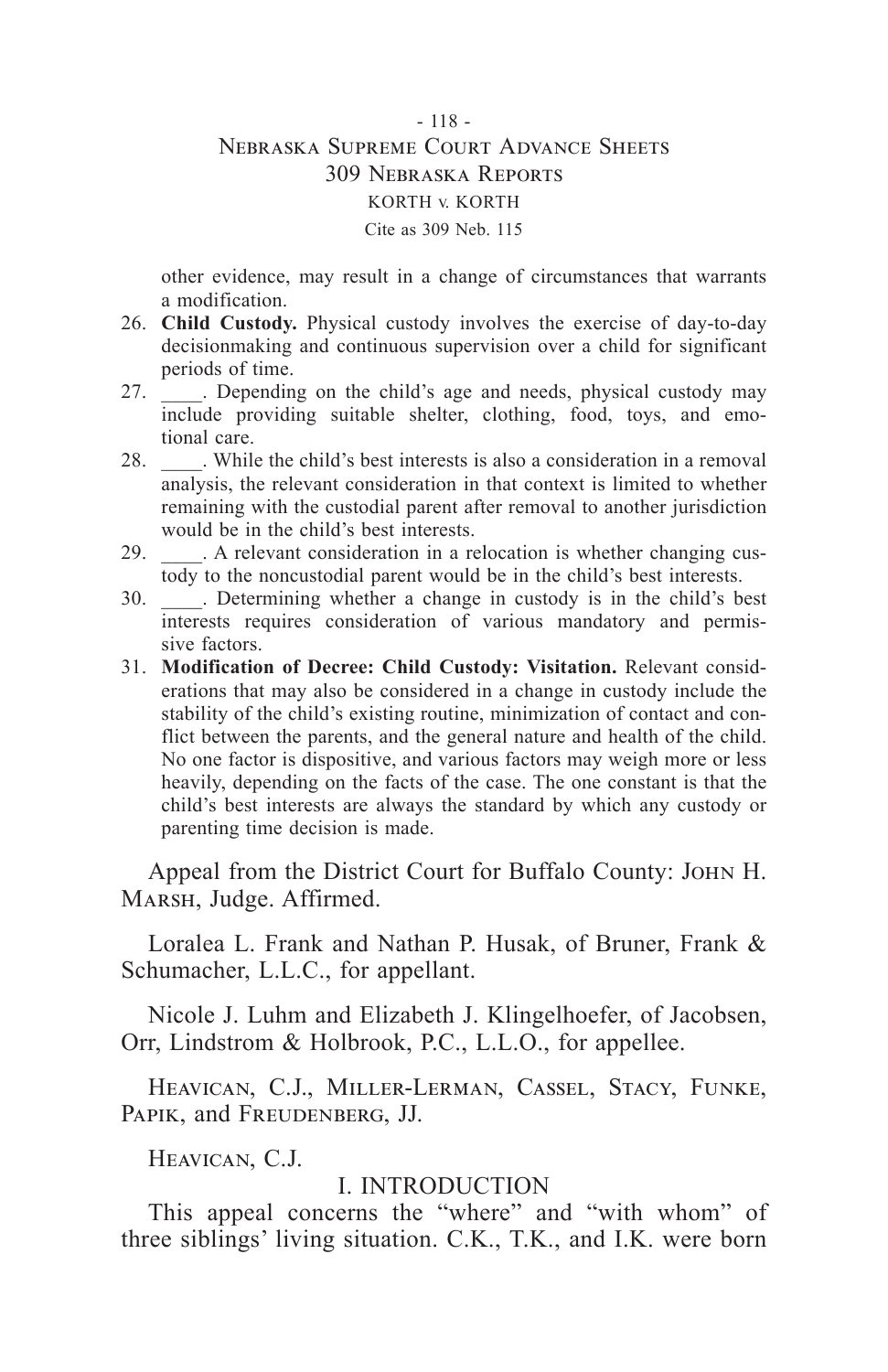while their parents, Cammy L. Korth and Joel R. Korth, were married. The couple then divorced, and Cammy was awarded sole physical custody over the children, subject to parenting time with Joel. Cammy and Joel agreed to live within 20 minutes of each other near Kearney, Nebraska.

When Cammy remarried, she requested to move the children with her out of state to live with her new husband. But after a trial, the trial court found that such a move, although proposed for a legitimate reason, was not in the children's best interests. The court thus denied Cammy's removal request and instead awarded sole physical custody over the children to Joel, subject to parenting time with Cammy.

Because the trial court did not abuse its discretion in denying removal and modifying custody, we affirm.

# II. BACKGROUND

# 1. Divorce

Cammy and Joel married in 2001. Between 2005 and 2013, Cammy gave birth to three children: C.K., T.K., and I.K. The family lived together in Kearney until October 2018, when Cammy filed a complaint for dissolution of the marriage. Joel entered a voluntary appearance in the dissolution action, and in early 2019, Cammy and Joel agreed to terms for their divorce.

Accepting those terms, on April 3, 2019, the district court adopted a parenting plan to provide for the children's care and custody. Cammy and Joel were awarded joint legal custody over the children, and Cammy was awarded sole physical custody, subject to parenting time with Joel every other weekend, during summers, and on rotating holidays. Both parents were allowed "liberal telephone contact with the minor children during reasonable hours" and were encouraged to provide "a maximum opportunity" for each other to attend the children's events.

In the parenting plan, Cammy and Joel agreed their "[c]hildren shall attend Amherst Public Schools from Kindergarten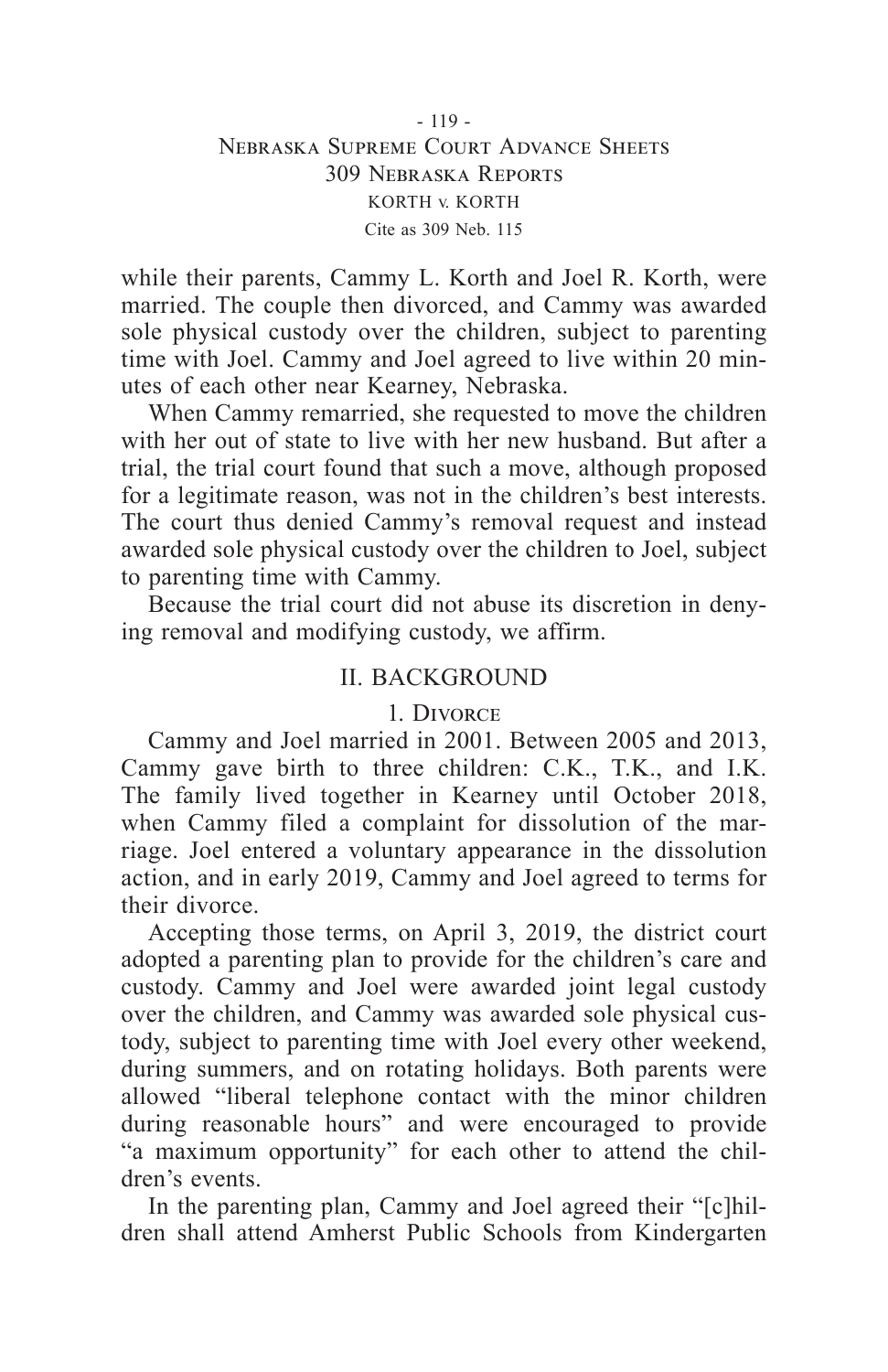# - 120 - Nebraska Supreme Court Advance Sheets 309 Nebraska Reports KORTH v. KORTH Cite as 309 Neb. 115

through  $12<sup>th</sup>$  grade [and] unless [Cammy] and [Joel] agree to a change, the parents will live within 20 minutes of one another and [of] Amherst Public Schools." Another provision in the parenting plan reiterated, "[Cammy] and [Joel] will live within 20 minutes of each other to assist in all aspects of co-parenting, children's activities and involvement."

## 2. Request to Modify

Cammy remarried on February 14, 2020. On February 24, she filed a complaint in the district court for Buffalo County to modify the parenting plan. Cammy sought leave to move the children with her to Westfield, Indiana, a city in the Indianapolis, Indiana, metropolitan area where she planned to live with her new husband.

Cammy claimed that the move would be in the children's best interests because it would improve their housing and living situation, allow them greater opportunities, and enhance her own "income or employment." She claimed that her remarriage and intent to relocate constituted a material change in circumstances that warranted a change in the parenting plan. She denied that her request to move was an attempt to frustrate Joel's parenting time or to prevent him from participating meaningfully in the children's lives.

Joel filed an answer in which he contested Cammy's basis for moving the children out of state and raised an affirmative defense to Cammy's proposed modified parenting plan. He alleged there had been no material change in circumstances because "[Cammy had] already [been] in communications with her now husband at the time the [dissolution] [d]ecree was entered . . . and that during the entirety of those communications and ensuing relationship [her now] husband resided in the State of Indiana."

## 3. Trial

Cammy testified at trial about the advantages she and the children would enjoy while living in Westfield. Cammy claimed that because she would be able to live in her husband's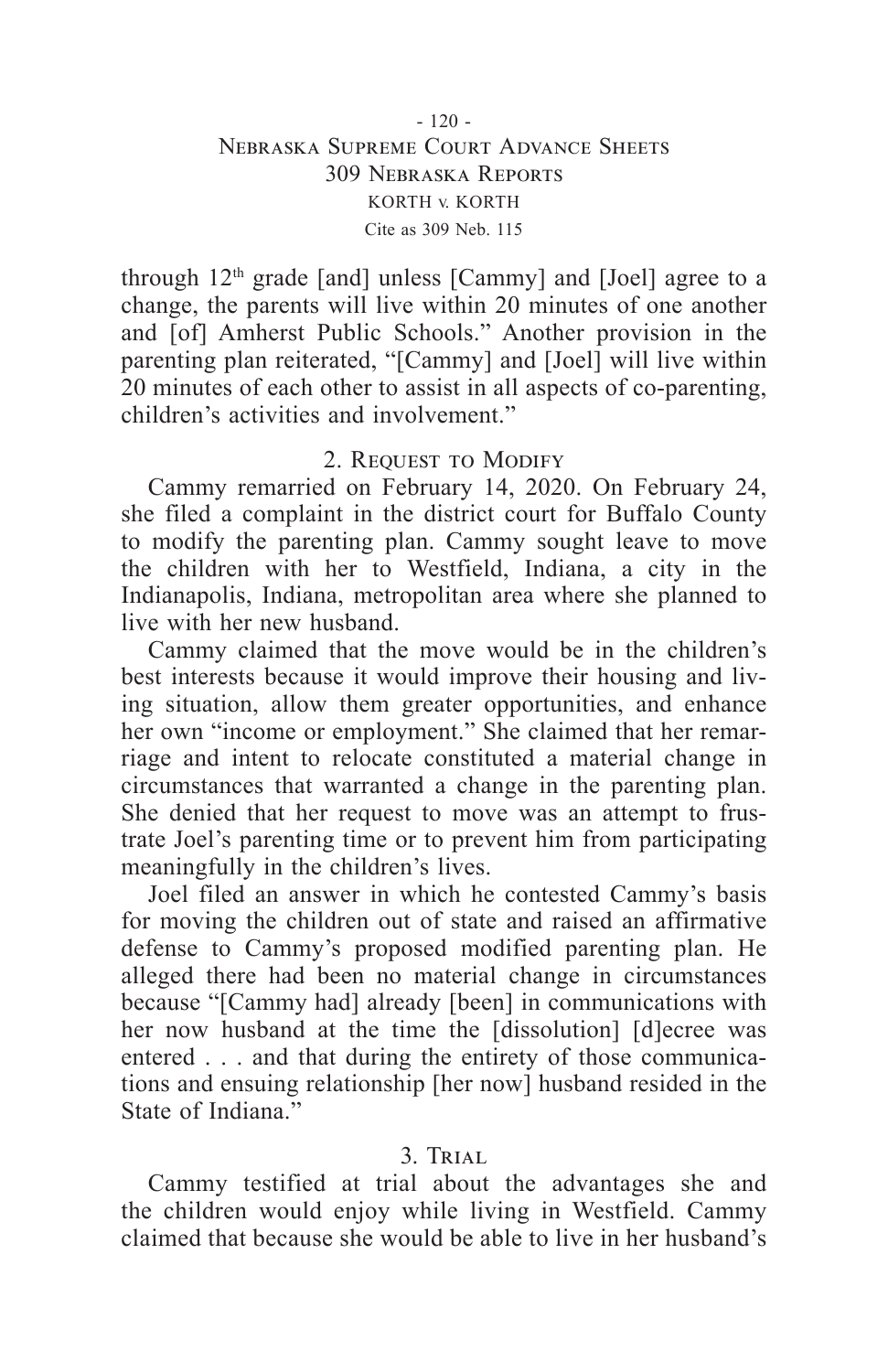## - 121 - Nebraska Supreme Court Advance Sheets 309 Nebraska Reports KORTH v. KORTH Cite as 309 Neb. 115

house and rely on his income, she would reduce her workload and thus have more time at home with the children. She claimed that her husband's house, although still being remodeled, would soon have ample space for her children and, during his parenting time, for her husband's two daughters. Cammy emphasized that she desired for the children to be raised in "a two-parent household," but that she was "not trying to replace [Joel]" in their lives.

As compared to Kearney, Cammy testified that Westfield would allow the children to attend larger, higher-ranked schools with more class offerings and activities. For example, C.K., who played on a regional ice hockey team in Kearney, would be eligible to play in Westfield High School's highly competitive hockey program. T.K., another hockey player, and I.K., a dancer and gymnast, could also continue their activities at private clubs in Westfield. To show the children's breadth of opportunities after moving, Cammy offered into evidence the Westfield High School activity book which, she noted, "was over 15 pages long." Asked whether the children would have to give up any activities by moving, Cammy replied, "I can't think of any."

Cammy denied that she would ever stop Joel from having parenting time with the children, particularly if he traveled the 750 miles from his home near Kearney to Westfield. Cammy acknowledged that Joel "has a very loving relationship" with the children, "loves and cares for those children," and "is a good dad." She also acknowledged that she would move to Westfield even if her children were not allowed to move with her.

The oldest child, C.K., who was 14 years old at the time of trial, testified in support of the move. Speaking in camera with only the court, he expressed optimism that the move would allow him to play in a more competitive hockey program, to attend a larger school with more class offerings, and to live near many college options as he proceeded through high school. When pressed, C.K. acknowledged that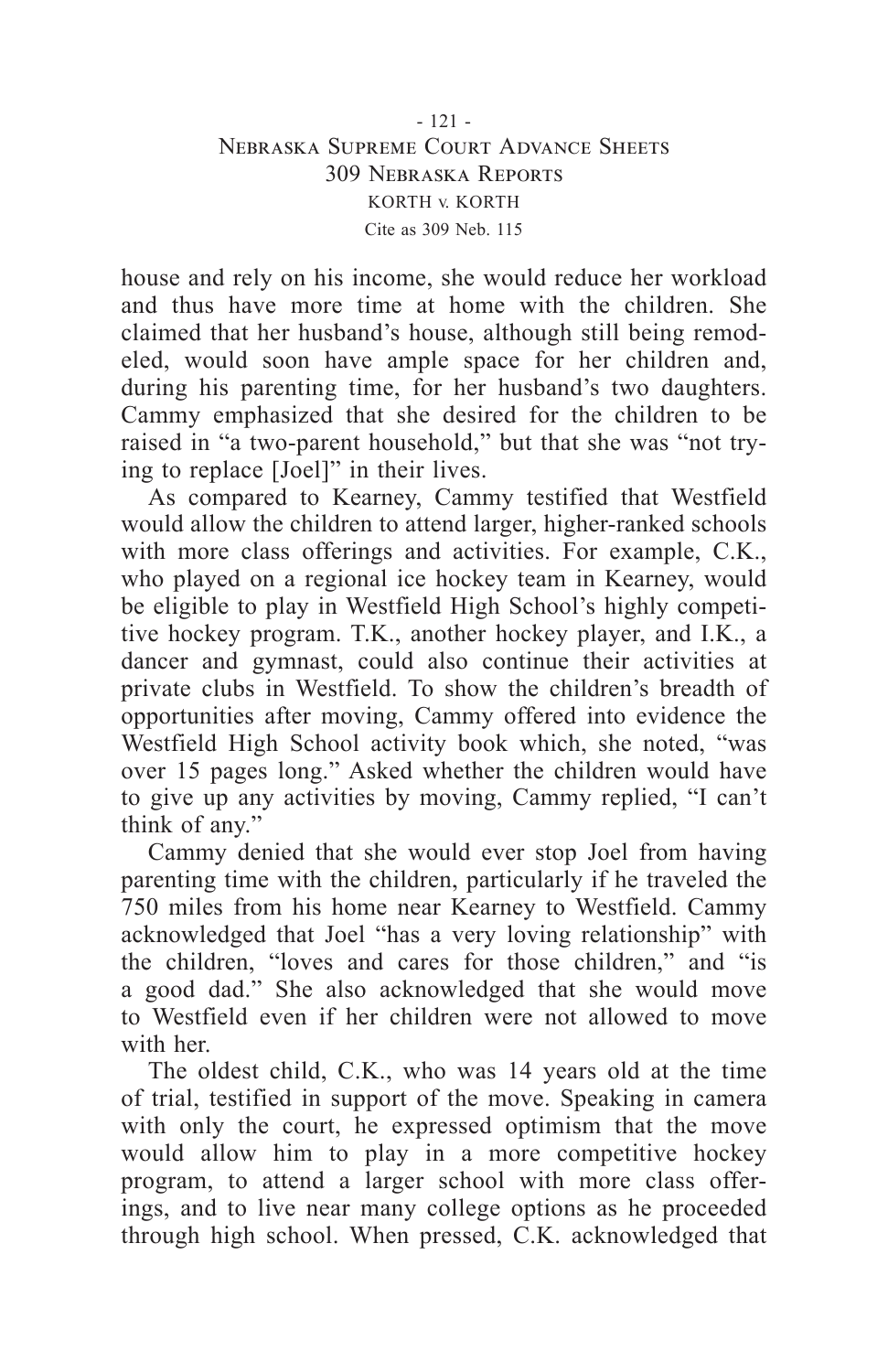his knowledge about how his life might look in Westfield derived "only [from] what my mom's told me, really." Still, the record indicates he stated an intelligent preference, supported by sound reasoning.

Cammy next called her husband to testify. He described the healthy relationships he had attempted to foster with the children. He also claimed that his job in Westfield was nontransferable and that it therefore made more financial sense for Cammy to move to where he lived rather than for him to move closer to where she lived.

Joel testified that throughout the children's lives he had been "daily" present and involved in their activities. When, from an early age, C.K. and T.K. expressed interest in ice hockey, Joel learned to ice skate and began coaching their teams. He also coached I.K.'s softball team, taught the children's 4-H classes, and served as a councilman for the church in which the children were being catechized. Joel claimed that whereas he had only ever missed two of the children's activities, including those occurring on days outside of his parenting time, "Cammy ha[d] missed quite a few," especially since she had begun traveling frequently to visit her now husband in Indiana.

Although Joel acknowledged that Westfield is in a more urban setting than Kearney, he cited the benefits to the children in remaining near Kearney. He and Cammy had chosen to raise the children there. Indeed, they had opted to send the children to Amherst Public Schools precisely for its size, despite the availability nearby of larger schools, more comparable in size to Westfield's schools. In Amherst Public Schools and around Kearney, the children had always been surrounded by supportive friends and neighbors, as well as family on both their maternal and paternal sides. By contrast, Joel noted, no biological relatives resided near Westfield.

Moving to Westfield would upend the stability in the children's lives, Joel claimed. Since Cammy had filed the request to modify, Joel had already noticed tension in their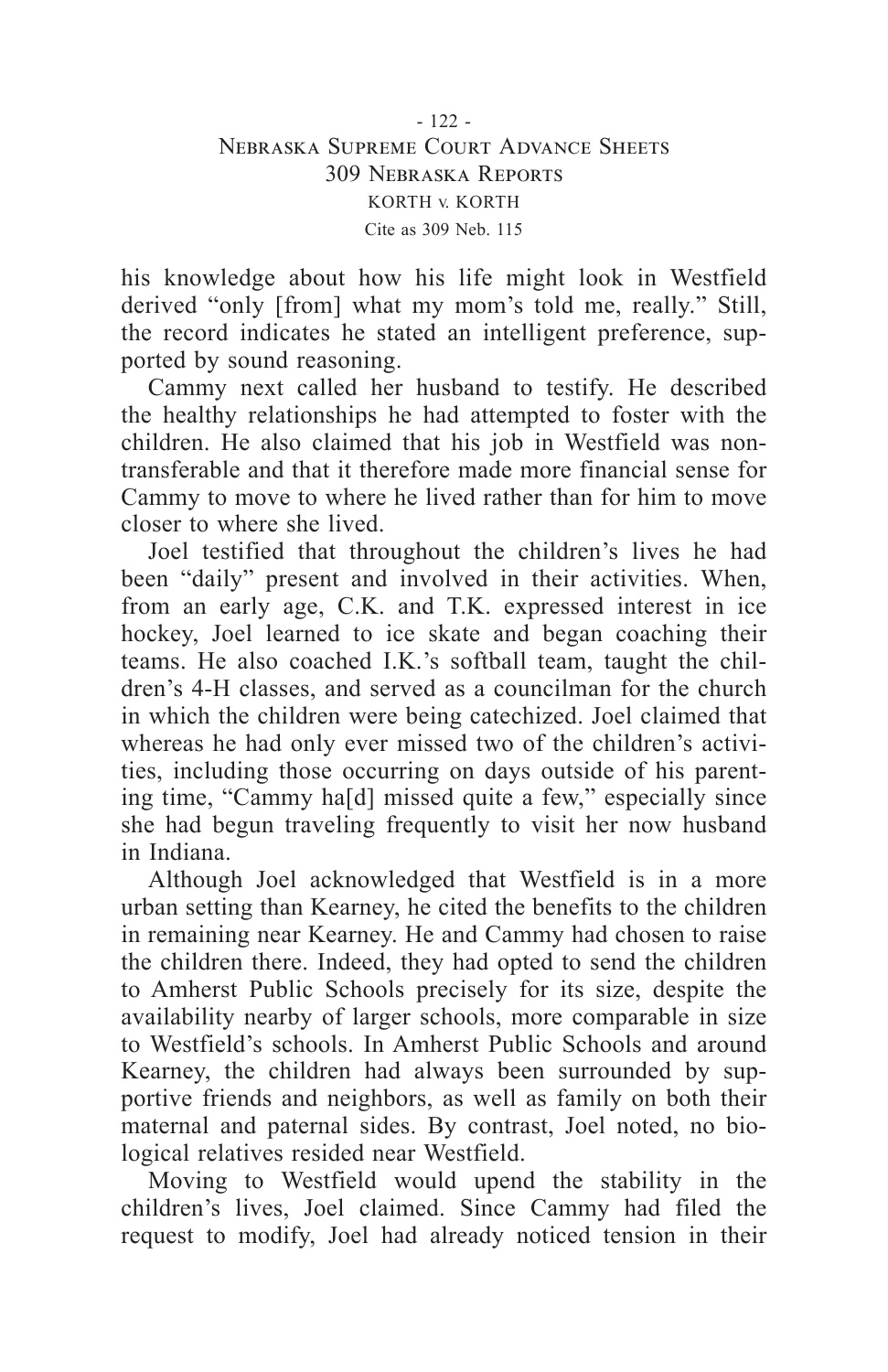- 123 - Nebraska Supreme Court Advance Sheets 309 Nebraska Reports KORTH v. KORTH Cite as 309 Neb. 115

coparenting relationship. Recently, Joel had likewise observed hostility between Cammy and her parents, who lived near Kearney. Joel expressed concern that the children's relationships with him and with the rest of their family would suffer if the children moved out of state.

Rather, Joel requested that the children remain in Kearney and live with him. He had recently been promoted to a supervisory role at his work and would thus have the flexibility necessary to ready the children every morning for school and be present for them after work and on his days off. To the extent he would need to work outside of school hours, Joel said that C.K. and neighbors could help to supervise the children.

Four witnesses also testified against removal. The witnesses generally voiced concern that uprooting the children from the Kearney community would harm the children's social and emotional well-being. One witness also conveyed her willingness to help supervise the children and transport them to and from activities if they lived with Joel and he were temporarily unavailable.

## 4. DISTRICT COURT JUDGMENT

Based on the evidence adduced at trial, the district court denied Cammy's request to remove the children to Indiana. The court's order observed that "removal cases are very difficult cases for a trial court to decide." While "[Cammy's] decision to pursue a relationship and eventually marry a person living at a distant location was a matter of her own choosing[,] [s]uch a relationship has consequences for all parties involved."

Then, despite finding that "[a] desire to reside with a new spouse is a legitimate reason for removing the minor children from the [s]tate," the district court concluded that "[Cammy] has not met her burden of proof that the move is the best interest of the minor children."

In addition, based on Cammy's acknowledgment that she planned to move to Westfield regardless of whether the children were allowed to go with her, the district court deemed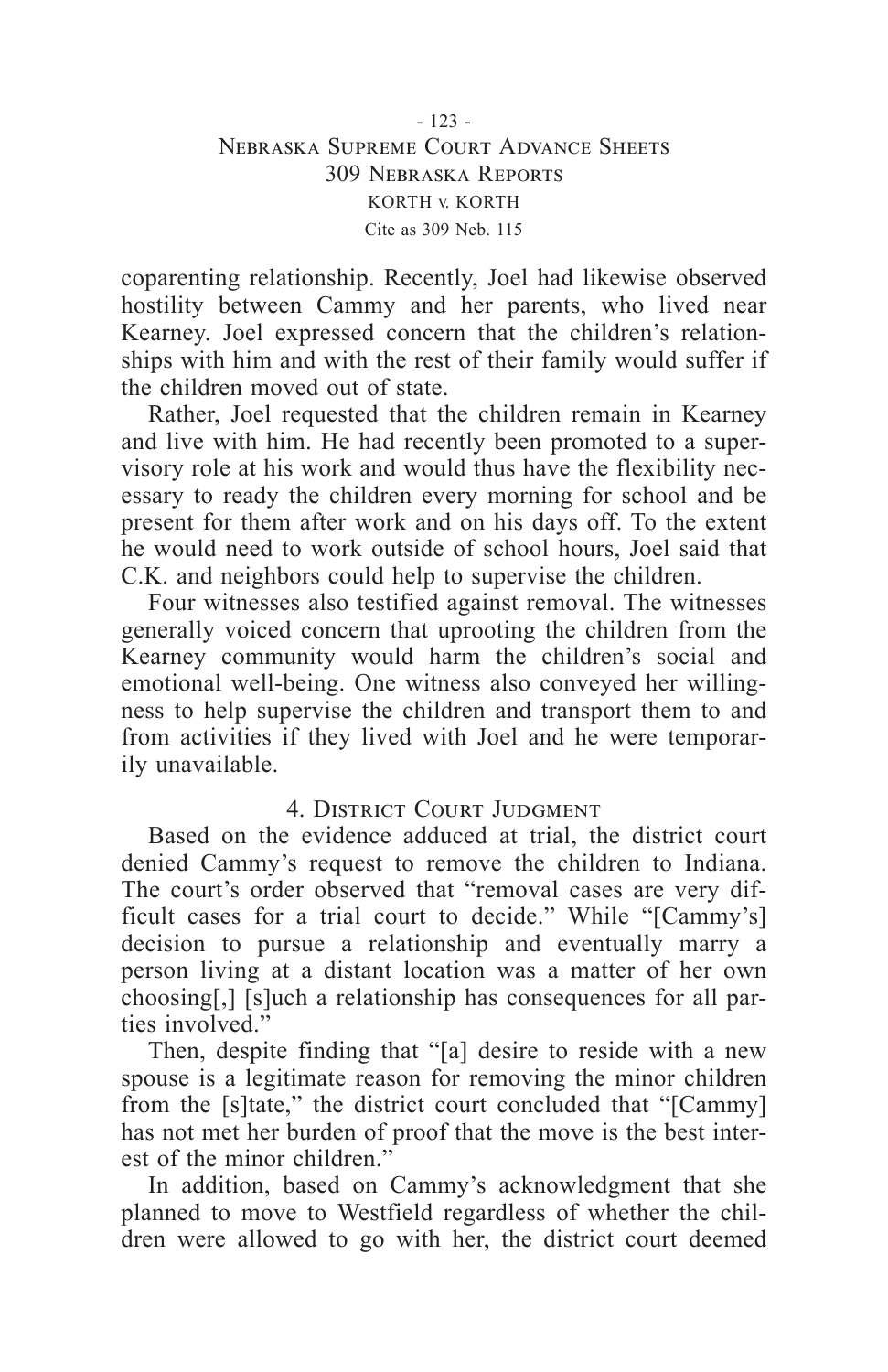# - 124 - Nebraska Supreme Court Advance Sheets 309 Nebraska Reports KORTH v. KORTH Cite as 309 Neb. 115

the existing parenting plan to be "obviously unworkable." The court accordingly modified it, awarding Joel sole physical custody over the children, subject to parenting time with Cammy one weekend per month, during summers, and on rotating holidays. Cammy and Joel retained joint legal custody. Joel's child support obligation was suspended.

Cammy appealed, and we moved the case to our docket.

# III. ASSIGNMENTS OF ERROR

Cammy assigns the district court erred in (1) denying her request to remove the children with her from Nebraska and (2) modifying the divorce decree to award Joel sole physical custody over the children.

# IV. STANDARD OF REVIEW

[1-3] Questions concerning relocation and custody are initially entrusted to the discretion of the trial court.<sup>1</sup> Although reviewed de novo on the record, the trial court's answer to such questions will ordinarily be affirmed absent an abuse of discretion.<sup>2</sup> A judicial abuse of discretion exists if the reasons or rulings of a trial judge are clearly untenable, unfairly depriving a litigant of a substantial right and denying just results in matters submitted for disposition.<sup>3</sup>

## V. ANALYSIS

## 1. Removal

[4,5] As we have observed before, custody cases involving parental relocation are among the most difficult and troubling for courts to decide.<sup>4</sup> Because the parent proposing the

<sup>1</sup> See *Weaver v. Weaver*, 308 Neb. 373, 954 N.W.2d 619 (2021).

<sup>2</sup> See *id.*

<sup>3</sup> *Grothen v. Grothen*, 308 Neb. 28, 952 N.W.2d 650 (2020).

<sup>4</sup> See, *State on behalf of Ryley G. v. Ryan G.*, 306 Neb. 63, 943 N.W.2d 709 (2020); *Steffy v. Steffy*, 287 Neb. 529, 843 N.W.2d 655 (2014); *Farnsworth v. Farnsworth*, 257 Neb. 242, 597 N.W.2d 592 (1999).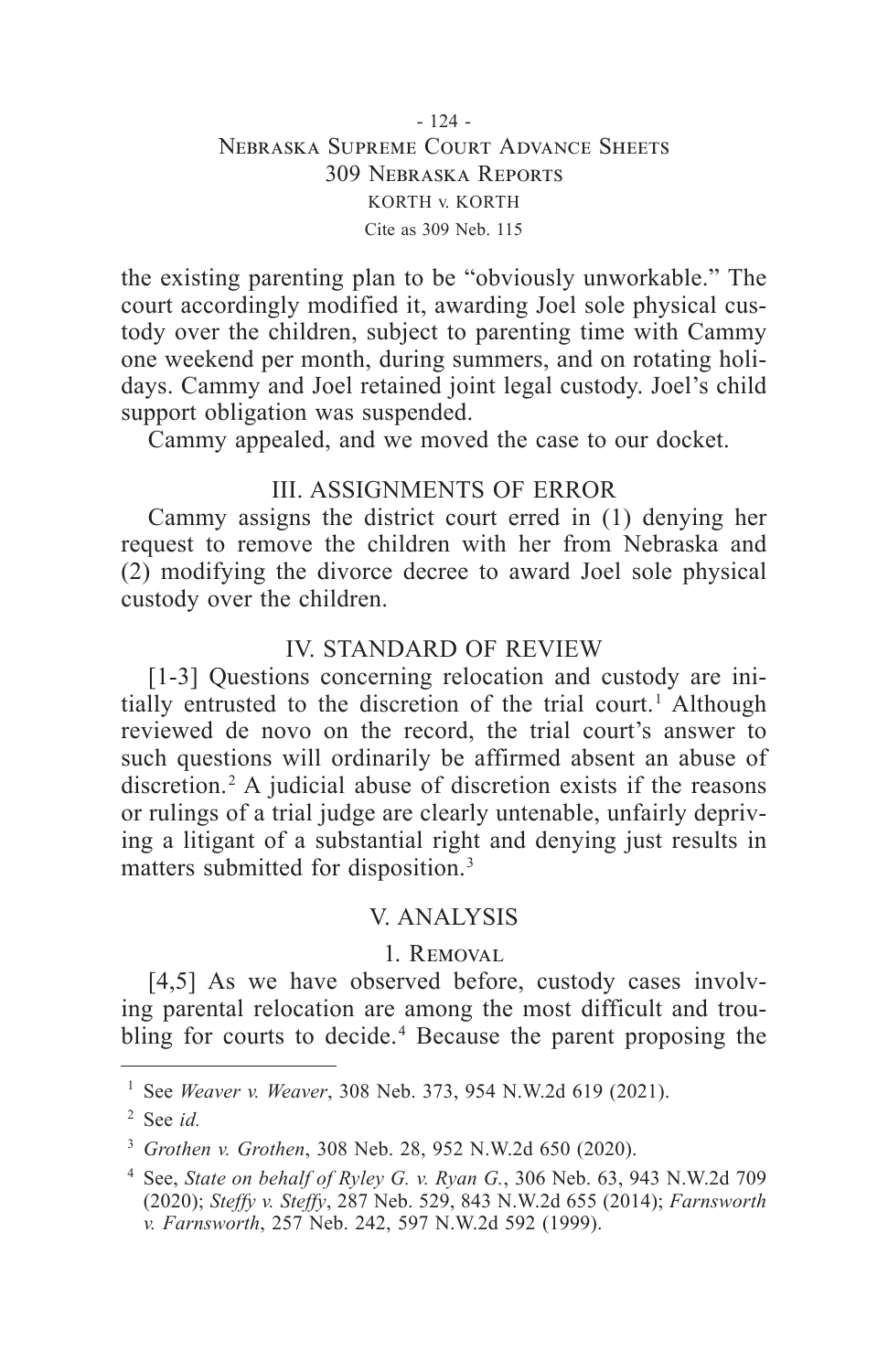# - 125 - Nebraska Supreme Court Advance Sheets 309 Nebraska Reports KORTH v. KORTH Cite as 309 Neb. 115

move has constitutional rights to travel between states and to "'migrate, resettle, find a new job, and start a new life,'" an award of custody is not and should not be a sentence of immobilization.<sup>5</sup> Yet, a custody order should also heed both parents' constitutional rights to the care, custody, and control of their child,<sup>6</sup> as well as the child's need for a stable, healthy environment.

[6,7] To aid in settling these matters, we have devised a twopart framework that trial courts should use to evaluate whether to grant a request for removal. 7 Under that framework, the custodial parent proposing to move the child must first satisfy the court that he or she has a legitimate reason for leaving the state.<sup>8</sup> After clearing that threshold, the custodial parent must next demonstrate that it is in the child's best interests to continue living with him or her after the proposed move.<sup>9</sup> While both of these prongs must be shown to support a removal request, the second prong is of paramount concern. 10

## (a) Legitimate Reason

[8] Here, it is undisputed that the first prong of the above removal framework was met. We have held previously that a custodial parent's desire to form a new family unit through remarriage is a legitimate reason for removing his or her

<sup>5</sup> *Daniels v. Maldonado-Morin*, 288 Neb. 240, 243, 847 N.W.2d 79, 82 (2014) (quoting *Shapiro v. Thompson*, 394 U.S. 618, 89 S. Ct. 1322, 22 L. Ed. 2d 600 (1969), *overruled on other grounds, Edelman v. Jordan*, 415 U.S. 651, 94 S. Ct. 1347, 39 L. Ed. 2d 662 (1974)). See, also, *Ryan G., supra* note 4.

<sup>6</sup> *Daniels, supra* note 5 (citing *Troxel v. Granville*, 530 U.S. 57, 120 S. Ct. 2054, 147 L. Ed. 2d 49 (2000)); *Steffy, supra* note 4. See, also, *Davis v. Moats*, 308 Neb. 757, 956 N.W.2d 682 (2021).

<sup>7</sup> See *Ryan G., supra* note 4.

<sup>8</sup> See *id.*

<sup>9</sup> See *id.*

<sup>10</sup> See, *id.*; *Schrag v. Spear*, 290 Neb. 98, 858 N.W.2d 865 (2015).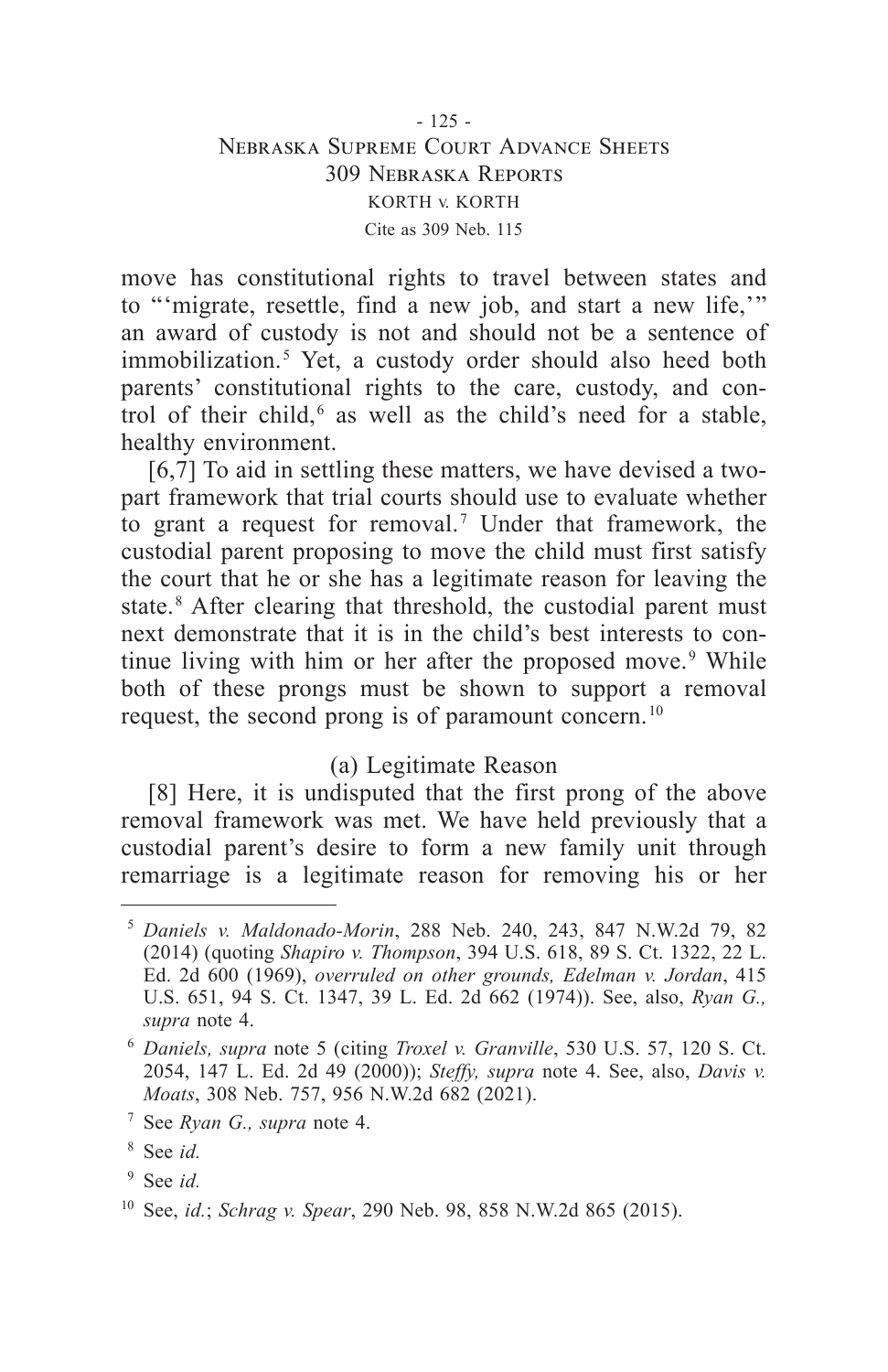child to another jurisdiction. 11 Joel does not allege that Cammy's request to remove the children to Indiana was aimed at frustrating his parenting time. 12 Instead, as Cammy testified at trial, her aim in moving was to bring the children with her to live with her new husband.

Our removal analysis is thus limited to the second prong of the framework.

# (b) Best Interests of Child

[9] Under the second prong, we articulated in *Farnsworth v. Farnsworth* 13 three "broad considerations" that should "serve as appropriate guideposts" in a trial court's analysis. To determine whether removal to another jurisdiction is in the child's best interests, a trial court should consider (1) each parent's motive for seeking or opposing the move, (2) the potential that the move holds for enhancing the quality of life for the child and the custodial parent, and (3) the impact such a move will have on contact between the child and noncustodial parent when viewed in the light of reasonable visitation.<sup>14</sup>

[10,11] These three considerations are not exhaustive, nor will they be present in every case.<sup>15</sup> It is the moving party's burden to show, by a combination of these considerations, that removal would be in the child's best interests. 16 When the evidence concerning one of these considerations is in conflict, an appellate court considers, and may give weight to, the fact that the trial court heard and observed the witnesses and accepted one version of the facts over another. 17

<sup>11</sup> See, e.g., *Daniels, supra* note 5; *Demerath v. Demerath*, 233 Neb. 222, 444 N.W.2d 325 (1989); *Gerber v. Gerber*, 225 Neb. 611, 407 N.W.2d 497 (1987); *Maack v. Maack*, 223 Neb. 342, 389 N.W.2d 318 (1986).

<sup>12</sup> Compare *Schrag, supra* note 10. See, also, *Daniels, supra* note 5.

<sup>13</sup> *Farnsworth, supra* note 4, 257 Neb. at 249, 252, 597 N.W.2d at 598, 599.

<sup>14</sup> See, *id.* Accord *Ryan G., supra* note 4.

<sup>15</sup> See *Farnsworth, supra* note 4.

<sup>16</sup> See *Steffy, supra* note 4.

<sup>17</sup> *Yori v. Helms*, 307 Neb. 375, 949 N.W.2d 325 (2020).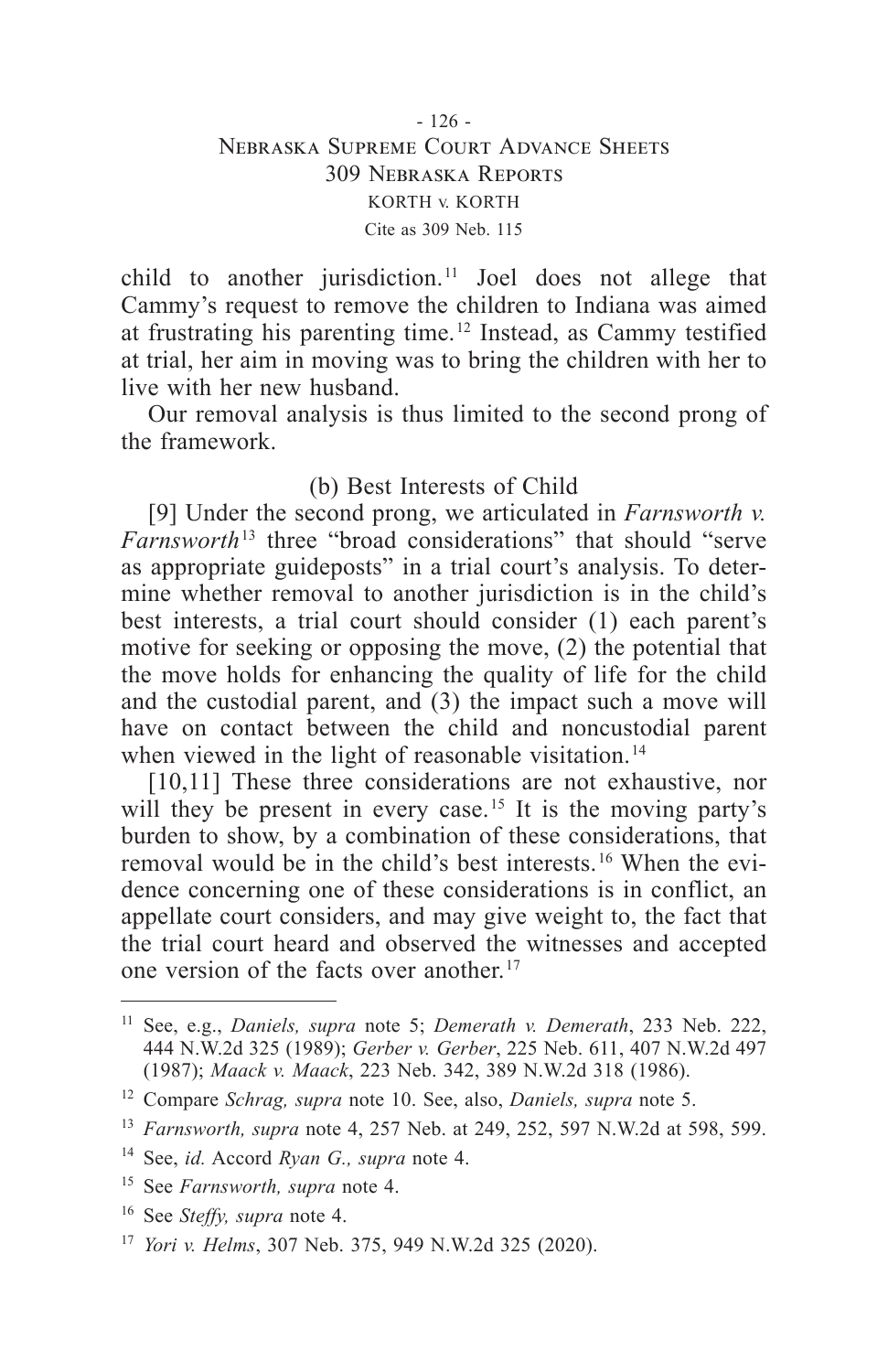# - 127 - Nebraska Supreme Court Advance Sheets 309 Nebraska Reports KORTH v. KORTH Cite as 309 Neb. 115

In its order denying removal, the district court recited all three of the *Farnsworth* considerations. Its analysis, however, only explicitly considered the second, concluding that the proposed move was not likely to enhance the quality of life for the children and Cammy. Still, we find no abuse of discretion in the district court's application of that second *Farnsworth* consideration. And we find that the other two considerations also favored, or were at least neutral to, Joel's position against removal.

# *(i) Each Parent's Motive*

[12,13] Although the relocating parent's motive is already examined during the threshold prong in a removal analysis, we have recognized the wisdom of also weighing the parents' motives in the second prong insofar as they relate to the child's best interests. 18 At this stage of analysis, both parents' motives are assessed to determine if one is more compelling than the other. 19 The ultimate question in this assessment is whether one parent's aim in supporting or opposing the proposed removal is to frustrate or manipulate the other parent. 20

As stated above, Cammy's motive for proposing to move the children is that she has remarried and wishes to form a new family unit with her husband in Indiana. It is understandable that Cammy would wish for the children, over whom she has exercised sole physical custody since the divorce, to join that new family unit with her.

Joel notes that in several provisions of the parenting plan, Cammy agreed to live within 20 minutes of him near Kearney and that Cammy had already been "talking" to her now husband when she stipulated to those provisions in the parenting plan. 21 However, Cammy contends that she did not at the

<sup>18</sup> See *Farnsworth, supra* note 4. See, also, *Schrag, supra* note 10.

<sup>19</sup> See *Farnsworth, supra* note 4.

<sup>20</sup> *Steffy, supra* note 4. See, e.g., *Schrag, supra* note 10.

<sup>21</sup> Brief for appellee at 6.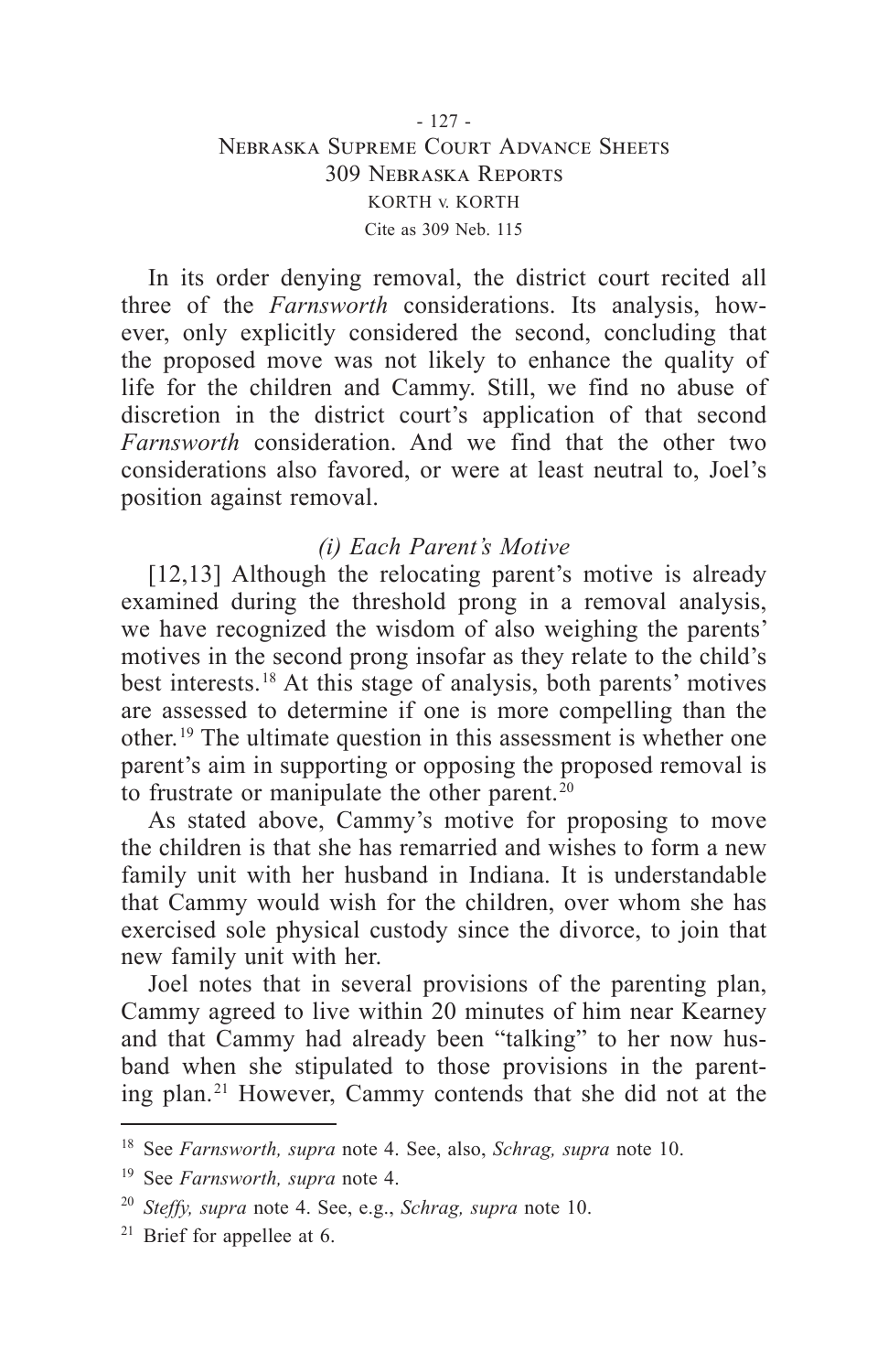# - 128 - Nebraska Supreme Court Advance Sheets 309 Nebraska Reports KORTH v. KORTH Cite as 309 Neb. 115

time anticipate marrying him or moving out of state to live with him. Thus, Cammy claims, contrary to Joel's suggestion, that she agreed to the parenting plan in good faith and that her motive for subsequently seeking removal was not to frustrate Joel's parenting time.

Joel's motive for opposing removal is no less compelling. He has developed close relationships with the children borne from daily interactions and parenting time with them, and he understandably worries that if they are allowed to move 750 miles away, he is unlikely to see them as often or maintain the closeness of those relationships. Joel's record of consistently exercising his parenting time and developing a positive relationship with the children indicates that he is primarily concerned with maintaining frequent and regular contact with the children.

In light of the record evidence, while Joel's motive here is perhaps slightly more compelling, the record does not indicate that either parent has come to their position in an effort to frustrate or manipulate the other. We deem this first consideration under *Farnsworth* equally balanced between the parties.

# *(ii) Enhanced Quality of Life*

The second consideration under *Farnsworth* is whether removal to another jurisdiction would enhance the quality of life of the child and custodial parent.<sup>22</sup> This was the consideration emphasized in the district court's order.

[14] As the district court found, there are nine components that may be involved in this consideration: (1) the emotional, physical, and developmental needs of the child; (2) the child's opinion or preference as to where to live; (3) the extent to which the custodial parent's income or employment will be enhanced; (4) the degree to which housing or living conditions would be improved; (5) the existence of educational advantages; (6) the quality of the relationship between the

<sup>22</sup> See *Farnsworth, supra* note 4.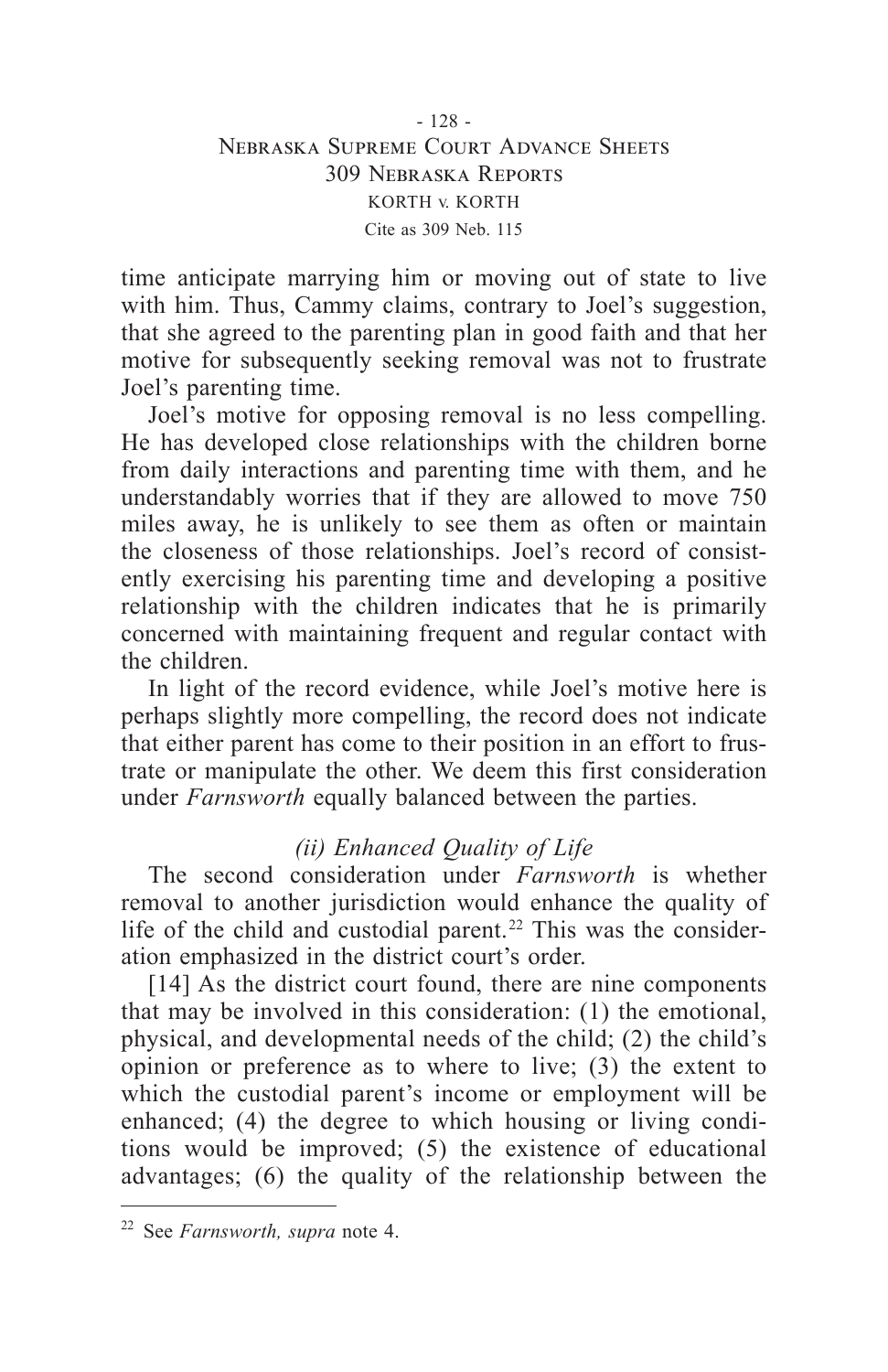child and each parent; (7) the strength of the child's ties to the present community and extended family there; (8) the likelihood that allowing or denying the move would antagonize hostilities between the two parents; and (9) the living conditions and employment opportunities for the custodial parent, because the best interests of the child are interwoven with the well-being of the custodial parent.<sup>23</sup>

The record largely supports the district court's analysis of these components in support of its determination that moving might not enhance the quality of life for the children and Cammy. Having lived in the Kearney community for all of their lives, the children are acclimated and comfortable there. Their friends and all of their family live nearby. In contrast, apart from Cammy, the children would have no other biological family in Indiana.

In Kearney, the children play sports, are engaged in clubs, and participate in church activities. They have earned good grades. And the fact that the parents jointly selected Amherst Public Schools over other, larger schools around Kearney indicates they did not believe it was in the children's best interests to attend a larger school. Indeed, while larger schools like Westfield High School may offer more courses and activities, the children appear to be thriving in the smaller setting that Amherst Public Schools provides.

Moving to Westfield would upend the stability in the children's lives. Given its distance, such move would also inevitably limit Joel's contact with the children. Likely for this reason, Cammy's request for removal appears to have already antagonized hostilities between her and Joel.

It is true that moving to Westfield would likely enhance the income of Cammy's household. The district court found to the contrary, observing that Cammy had quit her job in Kearney in anticipation of the move and so far has been unable to find work in Westfield. Still, Cammy's new husband's

<sup>23</sup> See *id*. Accord, *Steffy, supra* note 4; *Brown v. Brown*, 260 Neb. 954, 621 N.W.2d 70 (2000); *Jack v. Clinton*, 259 Neb. 198, 609 N.W.2d 328 (2000).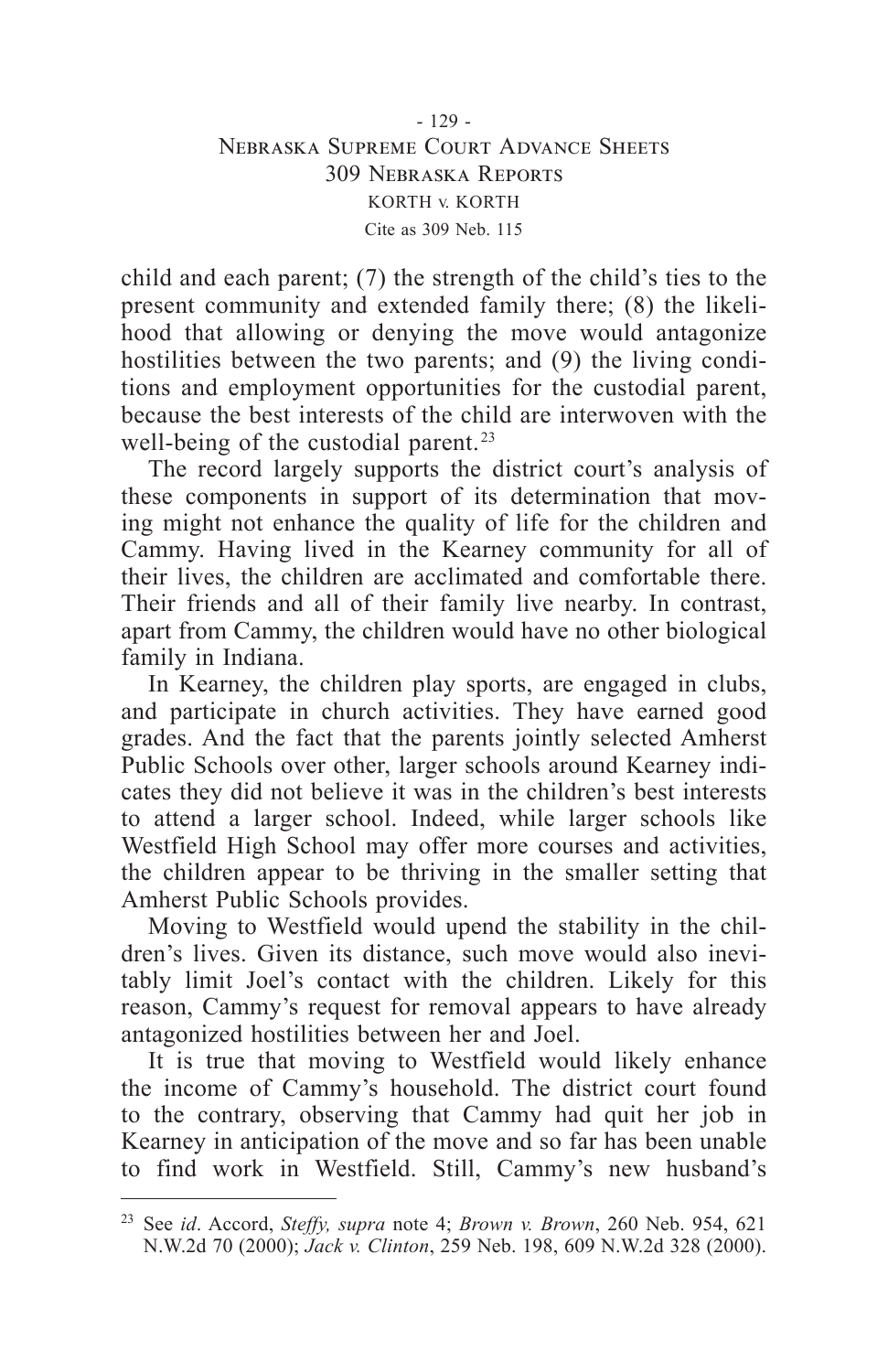# - 130 - Nebraska Supreme Court Advance Sheets 309 Nebraska Reports KORTH v. KORTH Cite as 309 Neb. 115

salary is nearly three times what Cammy previously was earning annually, and he owns a house, whereas Cammy was renting a duplex. Cammy's husband testified he was willing to support Cammy and the children and, unless she wished to do so, did not expect her to seek full-time employment upon moving. Therefore, even if Cammy's own employment after the move does not yield enhanced income, it appears likely that so long as she and her husband remain married, Cammy's household income will be improved by virtue of her husband's earnings.

It is also true that C.K. stated an intelligent preference, supported by sound reasoning, to move to Westfield. He wished to attend school in Westfield, play on the Westfield High School hockey team, and live near colleges he might one day wish to attend. In cases where the child's stated preference is given significant consideration, the child is typically at least 10 years old; C.K. was 14 years old at the time of trial. 24

[15] However, as the district court rightly noted, a child's intelligently stated preference regarding custody is only one consideration among many in a determination of the child's best interests. 25 Indeed, *Farnsworth* makes explicit that the child's stated preference is typically only one of about nine components in determining whether a move will enhance the child's and moving parent's quality of life. 26 The district court therefore rightly concluded that although C.K.'s stated preference was a "factor weigh[ing] slightly in favor of the move," it did not dispositively show that removal would enhance the quality of life of the children and Cammy.

To the contrary, other components indicated to the district court that the children's and Cammy's quality of life would not be enhanced by the move. We cannot say this was an abuse of discretion.

<sup>24</sup> See *Jaeger v. Jaeger*, 307 Neb. 910, 951 N.W.2d 367 (2020).

<sup>25</sup> See *Ryan G., supra* note 4. See, also, *Jaeger, supra* note 24.

<sup>26</sup> See *Farnsworth, supra* note 4. Accord *Steffy, supra* note 4.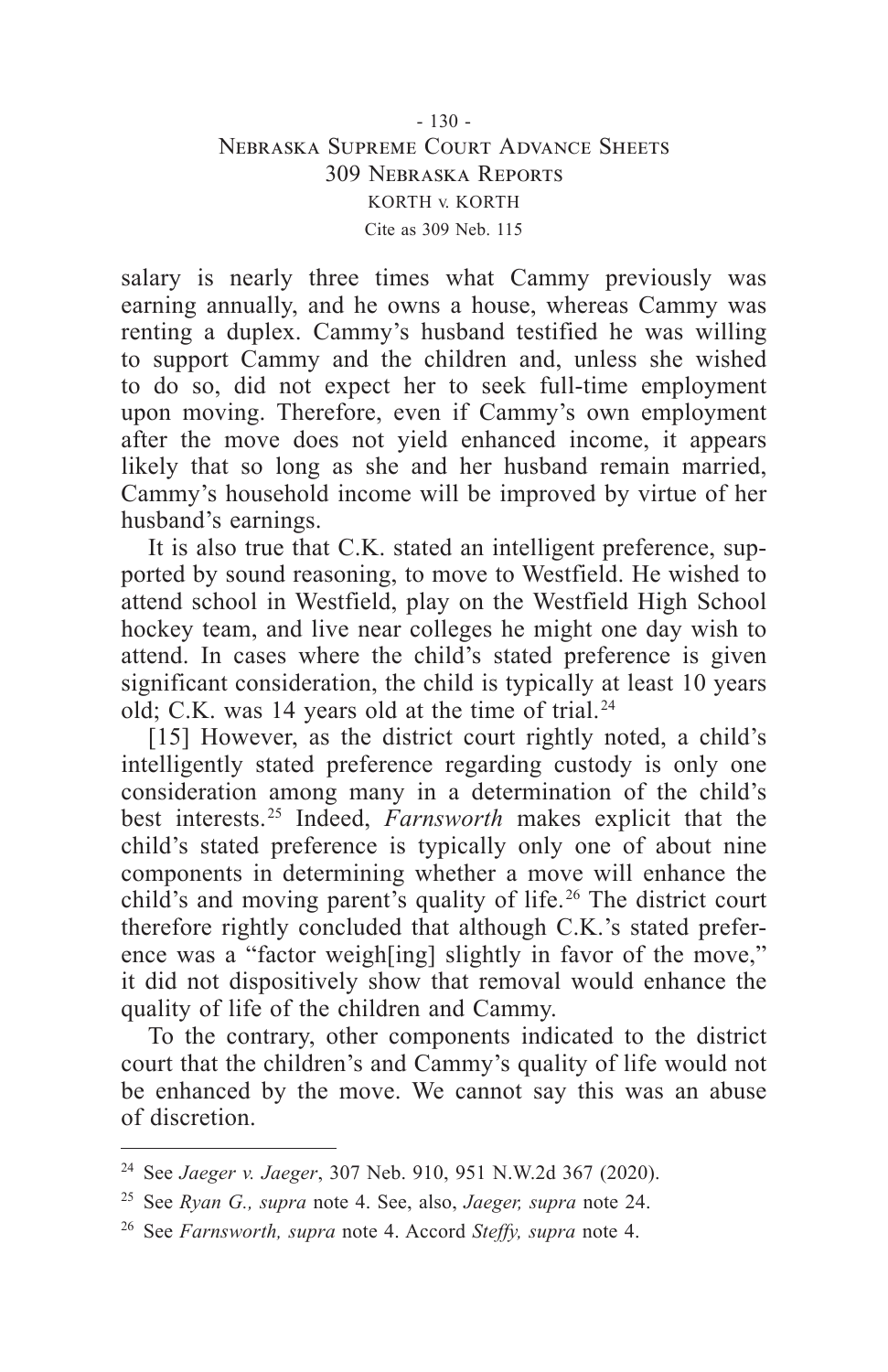# - 131 - Nebraska Supreme Court Advance Sheets 309 Nebraska Reports KORTH v. KORTH Cite as 309 Neb. 115

# *(iii) Impact on Noncustodial Parent's Visitation*

[16-18] The final consideration under *Farnsworth* in assessing the best interests of the child is what impact removal to another jurisdiction would have on the contact between the child and the noncustodial parent. 27 While every move will have some impact, this consideration is chiefly concerned with the ability of the parent opposing the move to maintain a meaningful parent-child relationship after the move. 28 Such assessment must be undertaken in the light of the potential to establish and maintain a reasonable visitation schedule, meaning one that provides a satisfactory basis for preserving and fostering a child's relationship with the nonmoving parent. 29 Indications of the custodial parent's willingness to comply with a modified visitation schedule also have a place in this analysis. 30

Here, the record indicates that Joel has formed a strong relationship with each of the three children. He exercises all parenting time that he is allotted, is involved in the children's activities, and transports them to activities when needed. He testified that since the divorce, he has periodically exercised the role of "primary caregiver." It is uncontested that Joel's relationship with the children is important to both Joel and the children.

Although Cammy testified that she is willing to accommodate Joel's inperson visitation rights and that Joel can maintain a long-distance relationship with the children via daily phone calls, the record indicates that the move will nevertheless hinder the meaningfulness of Joel's ability to interact with the children. Joel testified that Westfield is approximately

<sup>27</sup> See *Farnsworth, supra* note 4. Accord *Ryan G., supra* note 4.

<sup>28</sup> See, *Brown, supra* note 23; *Jack, supra* note 23; *Kalkowski v. Kalkowski*, 258 Neb. 1035, 607 N.W.2d 517 (2000); *Farnsworth, supra* note 4.

<sup>29</sup> See, *Ryan G., supra* note 4; *Farnsworth, supra* note 4.

<sup>30</sup> *Farnsworth, supra* note 4.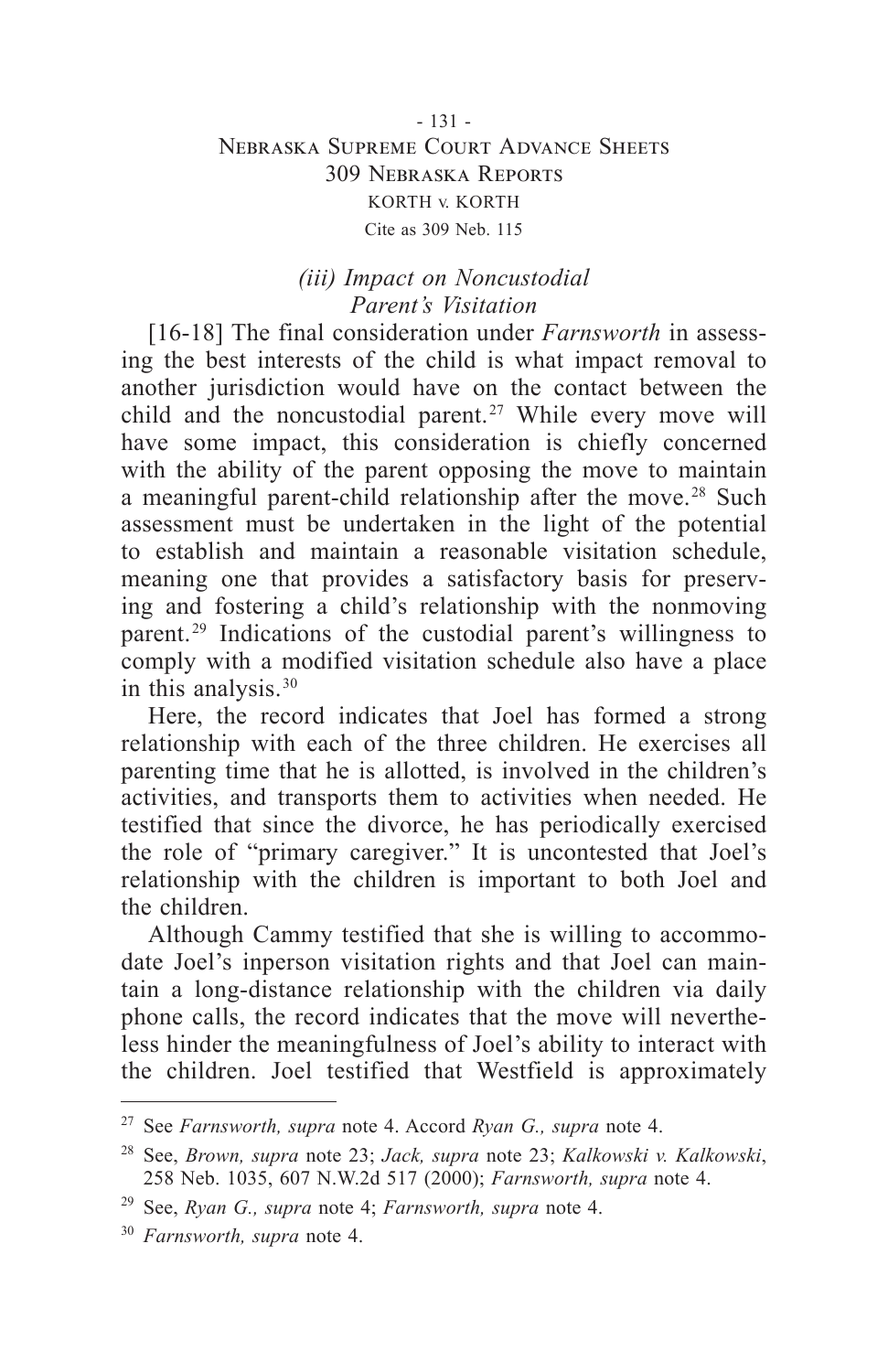# - 132 - Nebraska Supreme Court Advance Sheets 309 Nebraska Reports KORTH v. KORTH Cite as 309 Neb. 115

750 miles, at least an 11-hour drive, from Kearney. This significant distance would make it impractical for Joel to visit in person with his children on most days. Nor could Joel continue to coach the children's hockey and softball teams, teach their 4-H classes, or help to oversee their catechism. And, considering that the children have been accustomed to daily inperson contact with Joel for all of their lives, limiting that contact with the children on most days to phone calls would be a meaningful disruption in their lives.

[19] Obviously, any move away from a parent is likely to hinder that parent's relationship with the child.<sup>31</sup> A reduction in parenting time therefore does not necessarily preclude a custodial parent from relocating for a legitimate reason. 32 But due to the closeness of the parent-child relationship in this case, we find that a move would have a particularly acute negative impact on Joel's ability to visit the children and be a part of their lives. This third consideration under *Farnsworth* hence weighs against removal.

Based on our evaluation of the three considerations discussed in *Farnsworth*, we cannot say that the district court abused its discretion in finding Cammy had not met her burden of showing that removal was in the children's best interests. Cammy's first assignment of error is without merit.

## 2. Change of Physical Custody

Cammy assigns, second, that even if it was not error to deny her request to remove the children, it was still error for the district court to modify the parenting plan to award sole physical custody over the children to Joel. She argues in her brief that the district court's modification of physical custody was unsupported by the evidence and that such error was

<sup>31</sup> See *id.*

<sup>32</sup> See, *Hicks v. Hicks*, 223 Neb. 189, 388 N.W.2d 510 (1986); *Little v. Little*, 221 Neb. 870, 381 N.W.2d 161 (1986). See, also, *Dragon v. Dragon*, 21 Neb. App. 228, 838 N.W.2d 56 (2013).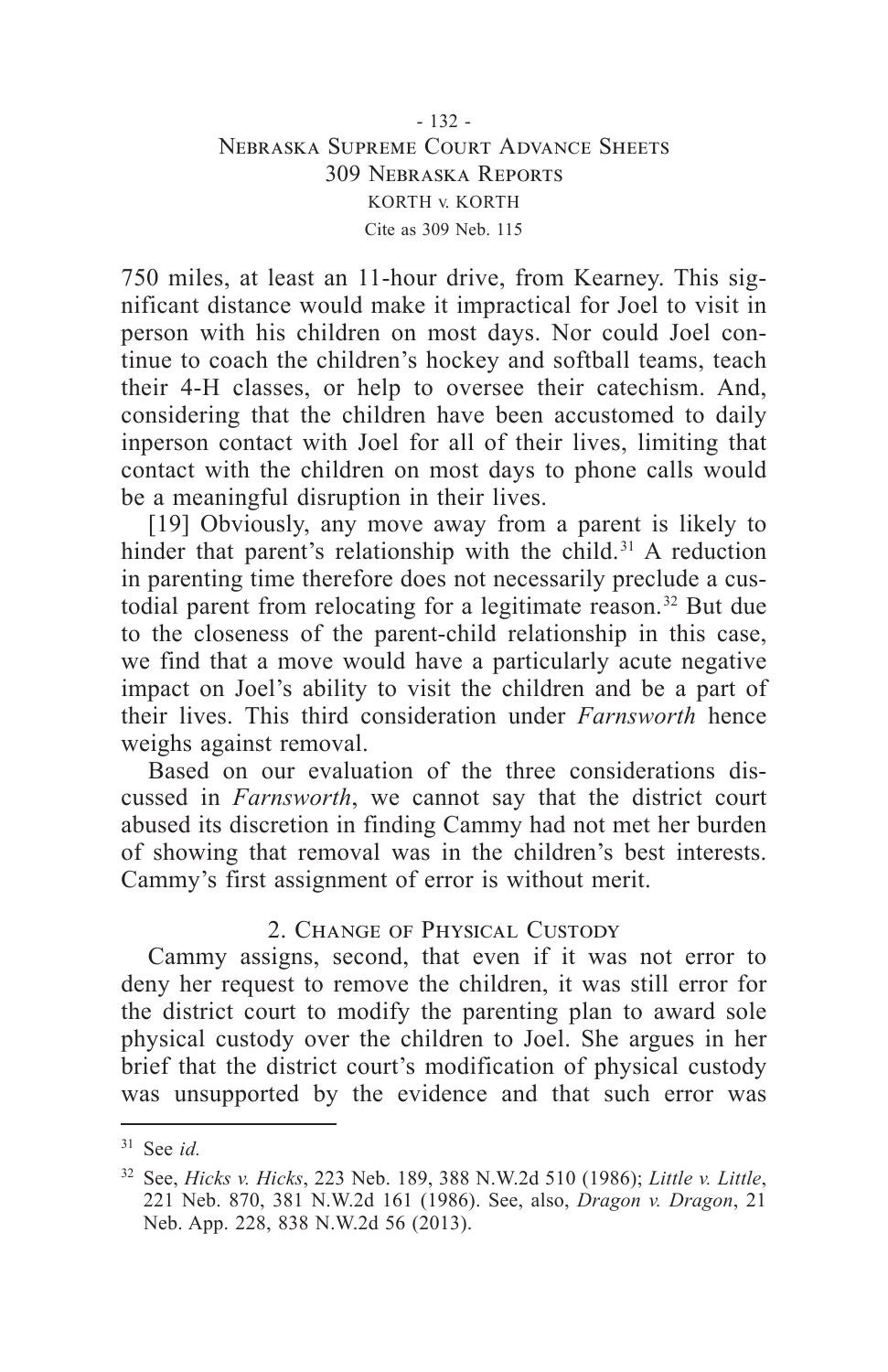compounded by the fact Joel failed to file a formal pleading raising the issue that custody might be modified. To the contrary, Cammy alleges that Joel's answer denied there had been a material change of circumstances that warranted a change in custody.

[20] We note, as an initial matter, that Cammy has failed to properly assign error based on Joel's alleged failure to seek a change in custody. To be considered by an appellate court, an alleged error must be both specifically assigned and specifically argued in the brief of the party asserting the error.<sup>33</sup>

But the assignments of error section of Cammy's brief states only that "[t]he District Court of Buffalo County Abused its Discretion by Awarding [Joel] Physical Custody [over] the Minor Children." There is no specifically assigned error based on Joel's alleged failure to request a change in custody.

And even if it had been properly assigned, this alleged error is without merit. As best we understand it, Cammy's argument is that she was not afforded notice that her removal action might result in a change of custody over the children. In a similar context, we have stated that when a trial court determines at a general custody hearing that joint physical custody is or may be in a child's best interests but neither party has requested joint custody, due process requires the court to give the parties an opportunity to present evidence on the issue before it imposes joint custody.<sup>34</sup> For example, in *Zahl v. Zahl*,<sup>35</sup> where both parties had only sought sole physical custody over the children and neither party had requested joint custody, we reversed the trial court's award of joint physical custody, reasoning that the parties had not been put on notice prior to trial that joint custody was in issue.

<sup>33</sup> See *Cinatl v. Prososki*, 307 Neb. 477, 949 N.W.2d 505 (2020).

<sup>34</sup> See *Blank v. Blank*, 303 Neb. 602, 930 N.W.2d 523 (2019).

<sup>35</sup> *Zahl v. Zahl*, 273 Neb. 1043, 736 N.W.2d 365 (2007), *disapproved on other grounds, State on behalf of Kaaden S. v. Jeffery T.*, 303 Neb. 933, 932 N.W.2d 692 (2019).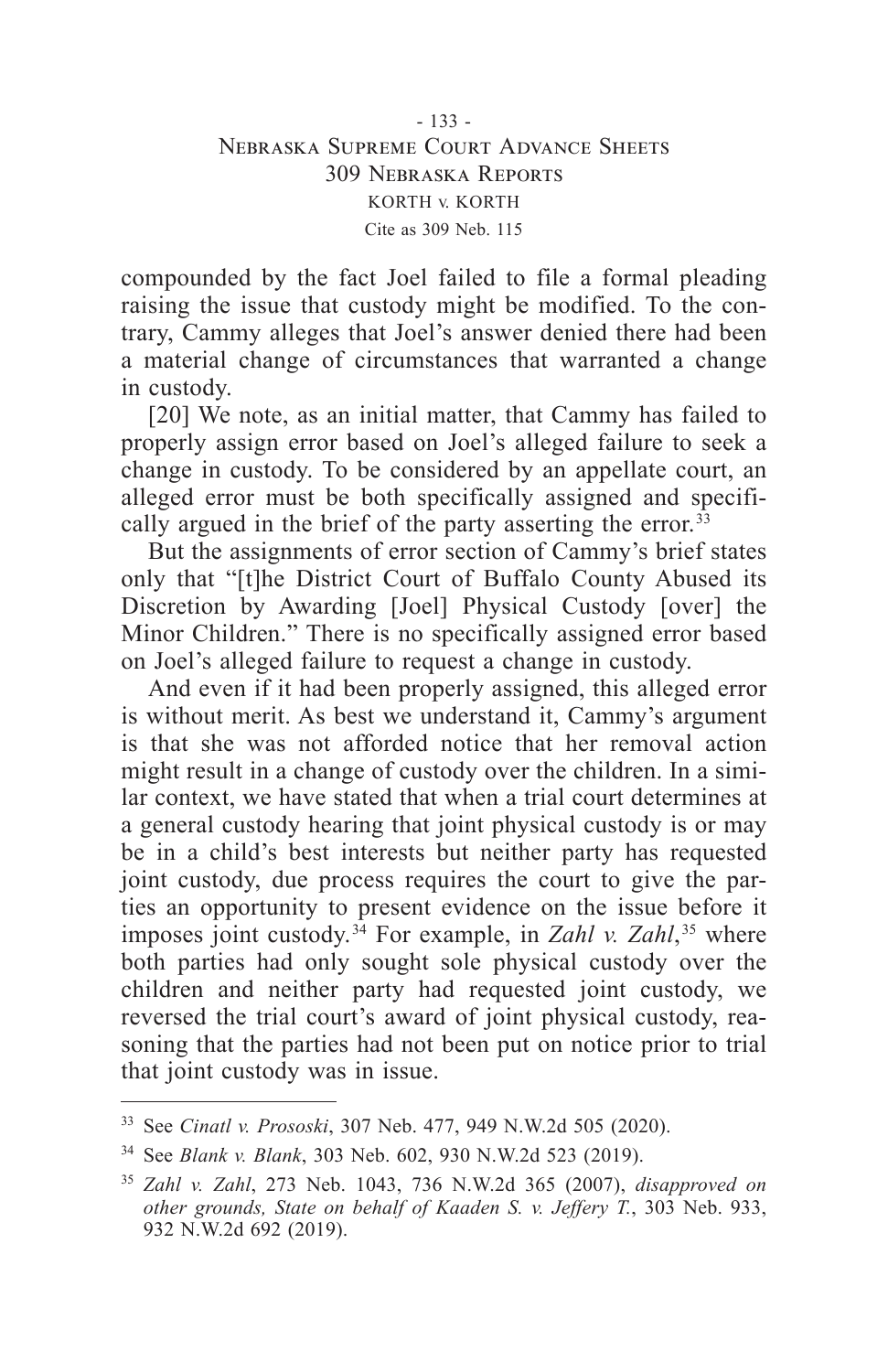# - 134 - Nebraska Supreme Court Advance Sheets 309 Nebraska Reports KORTH v. KORTH Cite as 309 Neb. 115

In contrast, we found in *Blank v. Blank* 36 that the record indicated both parents had received reasonable notice, "unlike the complete lack of prior notice in *Zahl*." To support that conclusion in *Blank*, we emphasized certain pleadings and testimony that indicated the parents knew or should have known joint physical custody may be an alternative outcome to their requests for sole physical custody. 37

Cammy points to no opinion in which we have detailed a similar notice requirement prior to a trial court's modification of physical custody during a removal proceeding. Assuming, without deciding, that due process imposes a similar notice requirement in this context, we find that, like in *Blank*, the facts here indicate that Cammy had adequate notice that custody was in issue. In her request for removal, Cammy explicitly prayed for a "[d]etermin[ation] that a material change in circumstances exist[ed] that would warrant a change in custody and state of residence." And although Joel did not explicitly request sole physical custody in his answer, he did allege that if Cammy moved to Indiana, "the [existing parenting plan] would need to be modified." Shortly thereafter, in a motion for temporary orders, Joel requested that "if [Cammy] were to move to the State of Indiana during the pendency of this proceeding[,] that [he] be granted temporary legal and physical custody and control of the parties' minor children." These pleadings are similar to the ones in *Blank* that we found had provided reasonable notice of what was in issue. 38

Additionally, it is clear from the record that Cammy understood at trial that physical custody was in issue. During crossexamination, she was asked what she intended to do if her removal request were denied. She answered, "If my request

<sup>36</sup> *Blank, supra* note 34, 303 Neb. at 613, 930 N.W.2d at 532 (citing *Zahl, supra* note 35).

<sup>37</sup> See *Blank, supra* note 34.

<sup>38</sup> See *id.*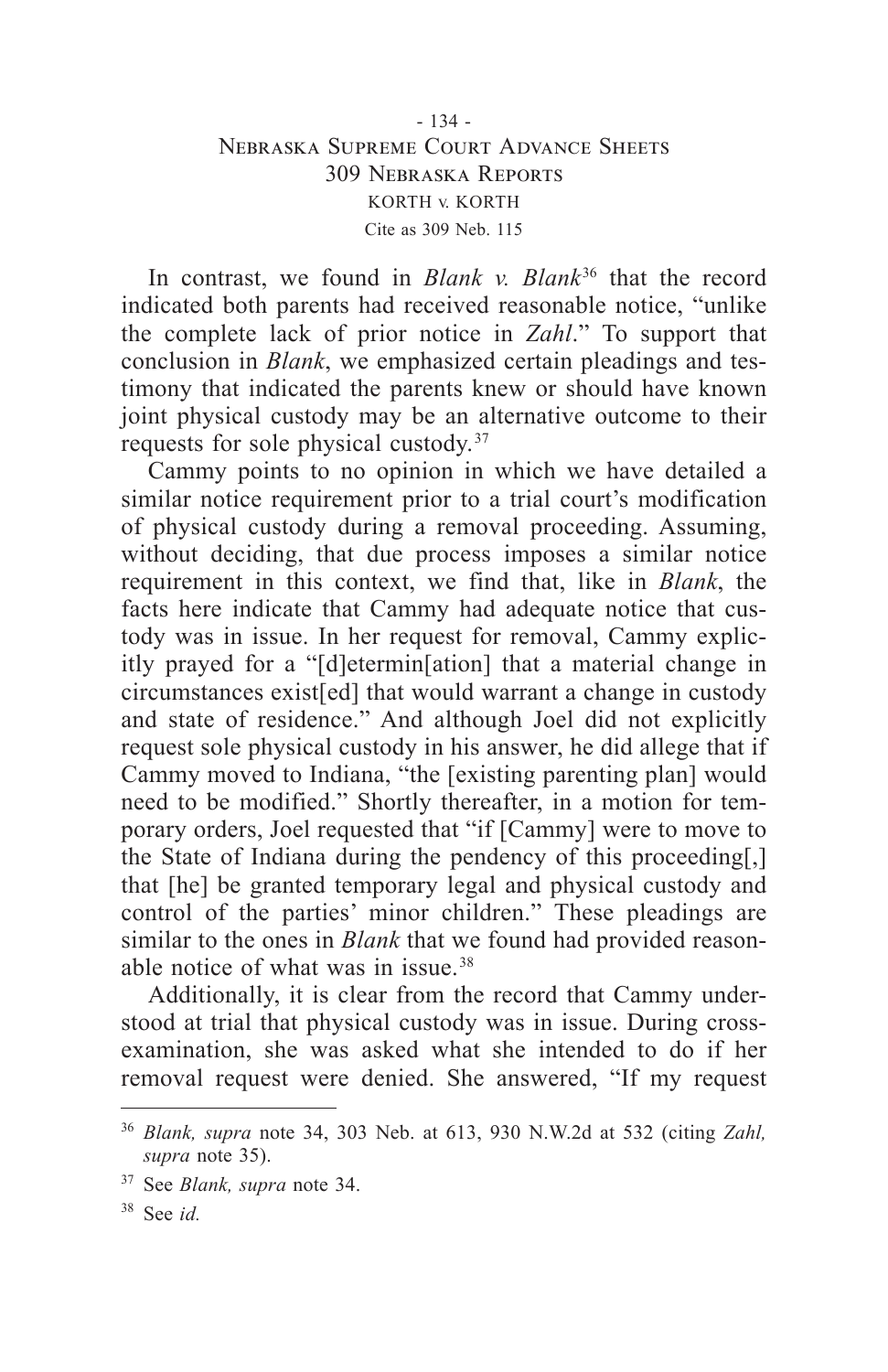# - 135 - Nebraska Supreme Court Advance Sheets 309 Nebraska Reports KORTH v. KORTH Cite as 309 Neb. 115

is denied, I will move to Indiana to be with my husband." Then, when pressed about who should have custody over the children if she moved without them, Cammy asserted that physical custody over the children should be changed, either to "joint custody with each other" or to "a flip of the parenting plan that [she had] proposed," meaning that Joel would assume sole physical custody over the children, subject to her parenting time. Considering Cammy's testimony and what was alleged in the pleadings, we find that the record clearly shows she had reasonable notice that custody was in issue.

[21,22] We turn to that issue. In determining if a change in physical custody over the children was appropriate, we abide by a familiar standard: Physical custody over a minor child will not ordinarily be modified absent a material change in circumstances, which shows either that the custodial parent is unfit or that the best interests of the child require such action.<sup>39</sup> Specifically, it is the burden of the party seeking modification to show two elements by a preponderance of the evidence: First, that since entry of the most recent custody order, a material change in circumstances has occurred that affects the child's best interests, and second, that it would be in the child's best interests to change custody. 40

# (a) Material Change in Circumstances

[23,24] A material change in circumstances is an occurrence that, if it had been known at the time the most recent custody order was entered, would have persuaded that court to decree differently.<sup>41</sup> Before custody is modified, it should be apparent that any material change in circumstances alleged will be permanent or continuous, not merely transitory or temporary.<sup>42</sup>

<sup>39</sup> See *Weaver, supra* note 1.

<sup>40</sup> See *id.*

<sup>41</sup> See *id.*

<sup>42</sup> *Jaeger, supra* note 24.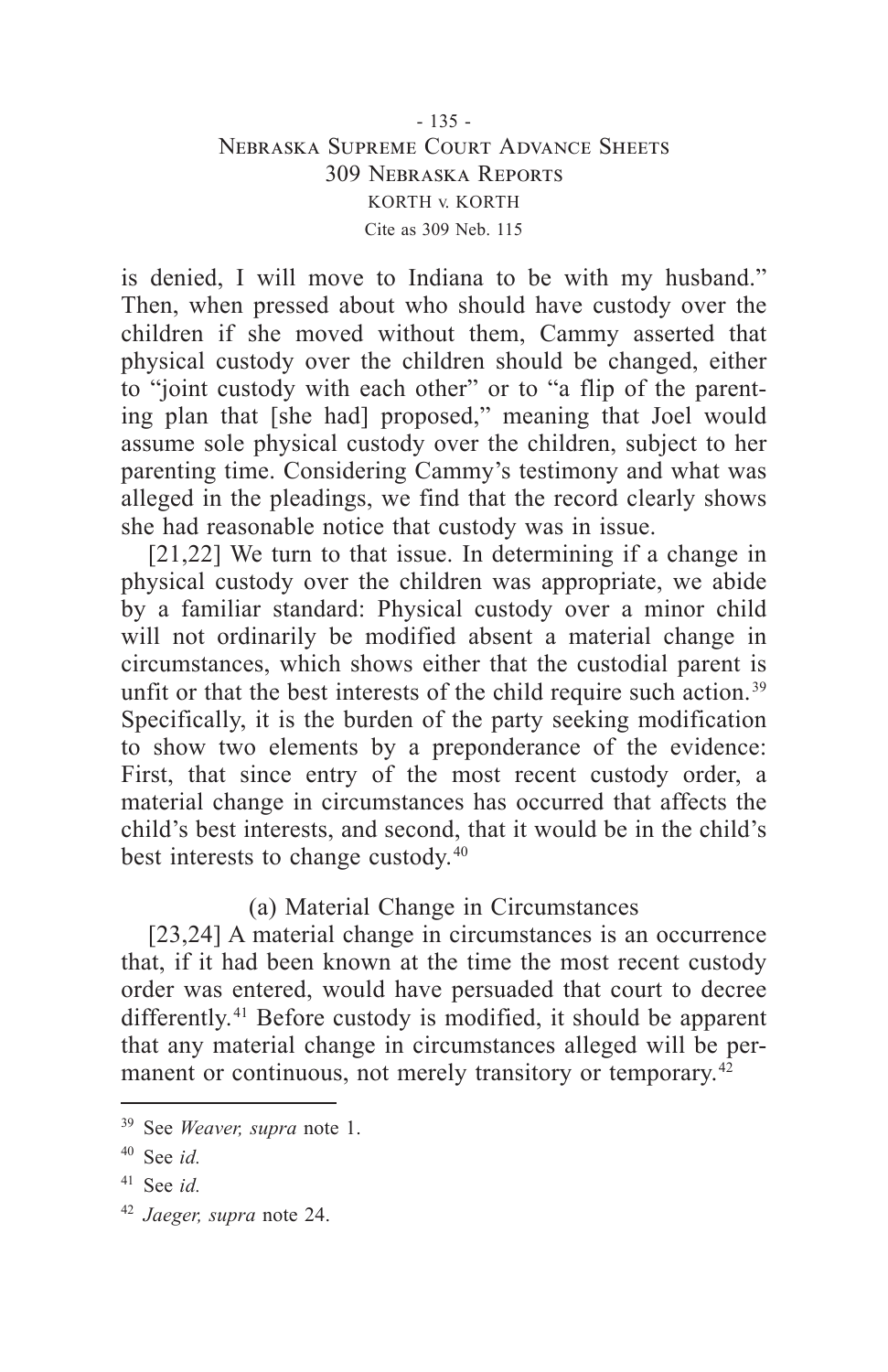[25] We have stated previously that removal of a child from the state, without more, does not amount to a change of circumstances warranting a change of custody.<sup>43</sup> Nevertheless, such a move, when considered in conjunction with other evidence, may result in a change of circumstances that warrants a modification. 44

For example, in *Brown v. Brown*,<sup>45</sup> we found a material change in circumstances when one parent, who had previously exercised joint legal and physical custody with the other parent, accepted a job out of state. We held that "in cases of joint legal and physical custody, a legitimate reason for leaving the state, taken together with an expressed intent to do so, may constitute a material change in circumstances affecting the best interests of a child, sufficient to require examination of the best interests of the child." 46 In other words, because the two parents' ability to jointly exercise legal and physical custody depended on them living near each other, one parent's move was an occurrence that required a different arrangement.<sup>47</sup>

In *Tremain v. Tremain*,<sup>48</sup> we reached the opposite conclusion where it was unclear if the parent who had sole physical custody and was requesting removal would continue to live out of state even if the children were not allowed to live there with him. We affirmed the district court's denial of removal, but reversed its change in custody, finding no material change

<sup>48</sup> *Tremain, supra* note 43.

<sup>43</sup> See, *Schrag, supra* note 10; *Tremain v. Tremain*, 264 Neb. 328, 646 N.W.2d 661 (2002); *Vogel v. Vogel*, 262 Neb. 1030, 637 N.W.2d 611 (2002); *Brown, supra* note 23; *State ex rel. Reitz v. Ringer*, 244 Neb. 976, 510 N.W.2d 294 (1994), *overruled on other grounds, Cross v. Perreten*, 257 Neb. 776, 600 N.W.2d 780 (1999).

<sup>44</sup> See *Schrag, supra* note 10; *Tremain, supra* note 43; *Vogel, supra* note 43; *Brown, supra* note 23; *Ringer, supra* note 43.

<sup>45</sup> *Brown, supra* note 23.

<sup>46</sup> *Id.* at 963, 621 N.W.2d at 78.

<sup>47</sup> See *id.*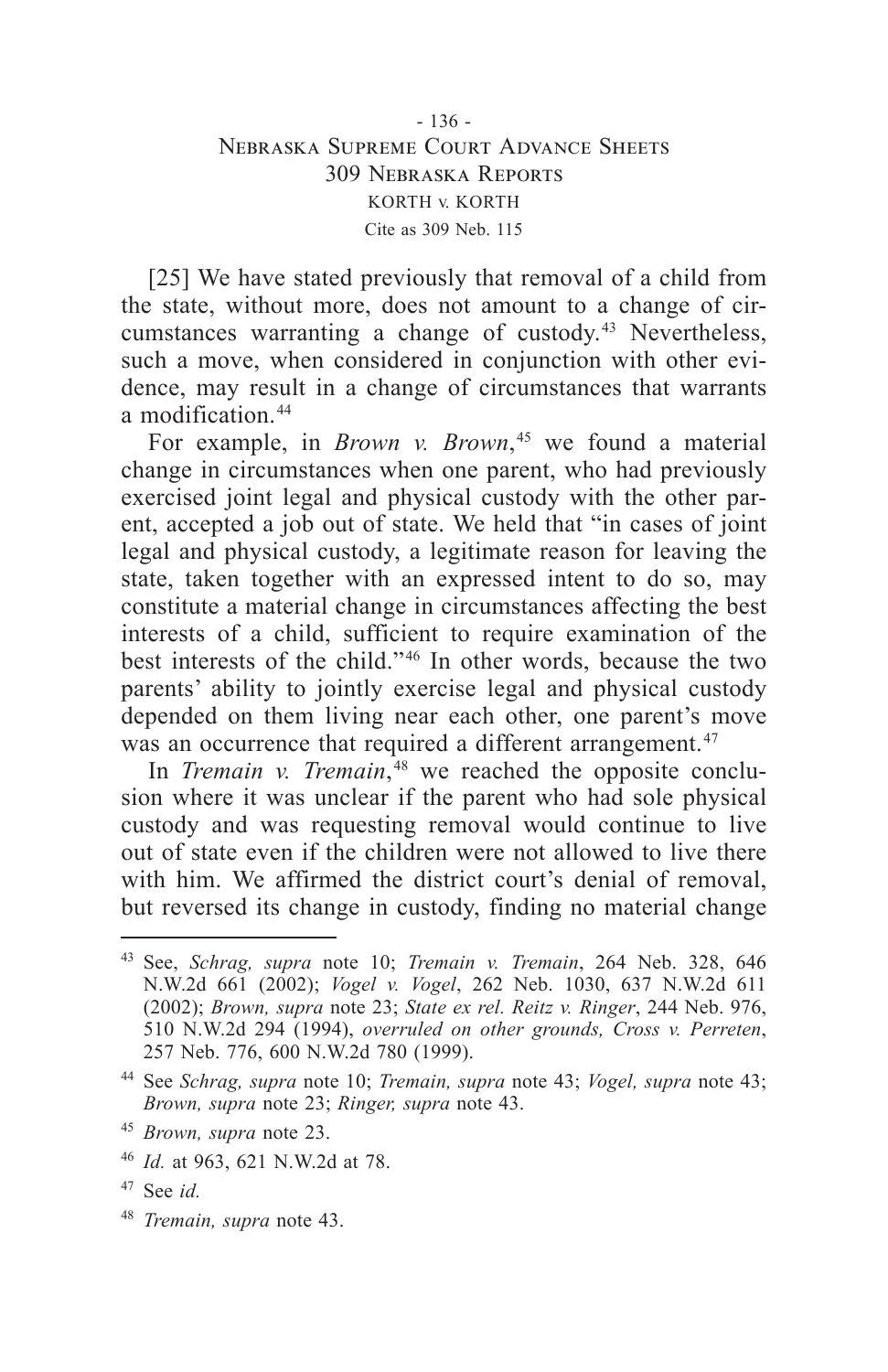of circumstances had been shown. We found that the custodial parent's mere request for removal, without more, did not necessitate a different custodial arrangement, and that "[t]he court should have ascertained whether [the custodial parent who was proposing removal] would relocate to Nebraska in order to retain custody of the children." 49 Without such an acknowledgment, the removal request alone was not a material change in circumstances. 50

Here, as in *Brown*, Cammy's ability to exercise sole physical custody over the children depends on their living with or at least near her. 51 And unlike the custodial parent who was proposing removal in *Tremain*, Cammy acknowledged unequivocally that she intends to move to Indiana regardless of whether she is allowed to bring the children to live with her. 52

[26,27] Upon that unequivocal acknowledgment by Cammy and upon the district court's denial of her request to move the children with her, a different custodial arrangement became necessary. Physical custody, after all, involves the exercise of day-to-day decisionmaking and continuous supervision over a child for significant periods of time. 53 Depending on the child's age and needs, physical custody may include providing suitable shelter, clothing, food, toys, and emotional care. 54 With the children remaining in Kearney, Cammy will not be able to daily and continuously meet those needs for the children after she moves 750 miles away to Indiana.

Therefore, although Joel denied in his answer that there had yet been a material change in circumstances, that did not later preclude the district court from finding as much

<sup>49</sup> *Id.* at 336, 646 N.W.2d at 667.

<sup>50</sup> See *id.*

<sup>51</sup> See *Brown, supra* note 23.

<sup>52</sup> See *Tremain, supra* note 43.

<sup>53</sup> See *Brown, supra* note 23. See, also, Neb. Rev. Stat. § 43-2922(20) (Cum. Supp. 2020).

<sup>54</sup> See *Elsome v. Elsome*, 257 Neb. 889, 601 N.W.2d 537 (1999).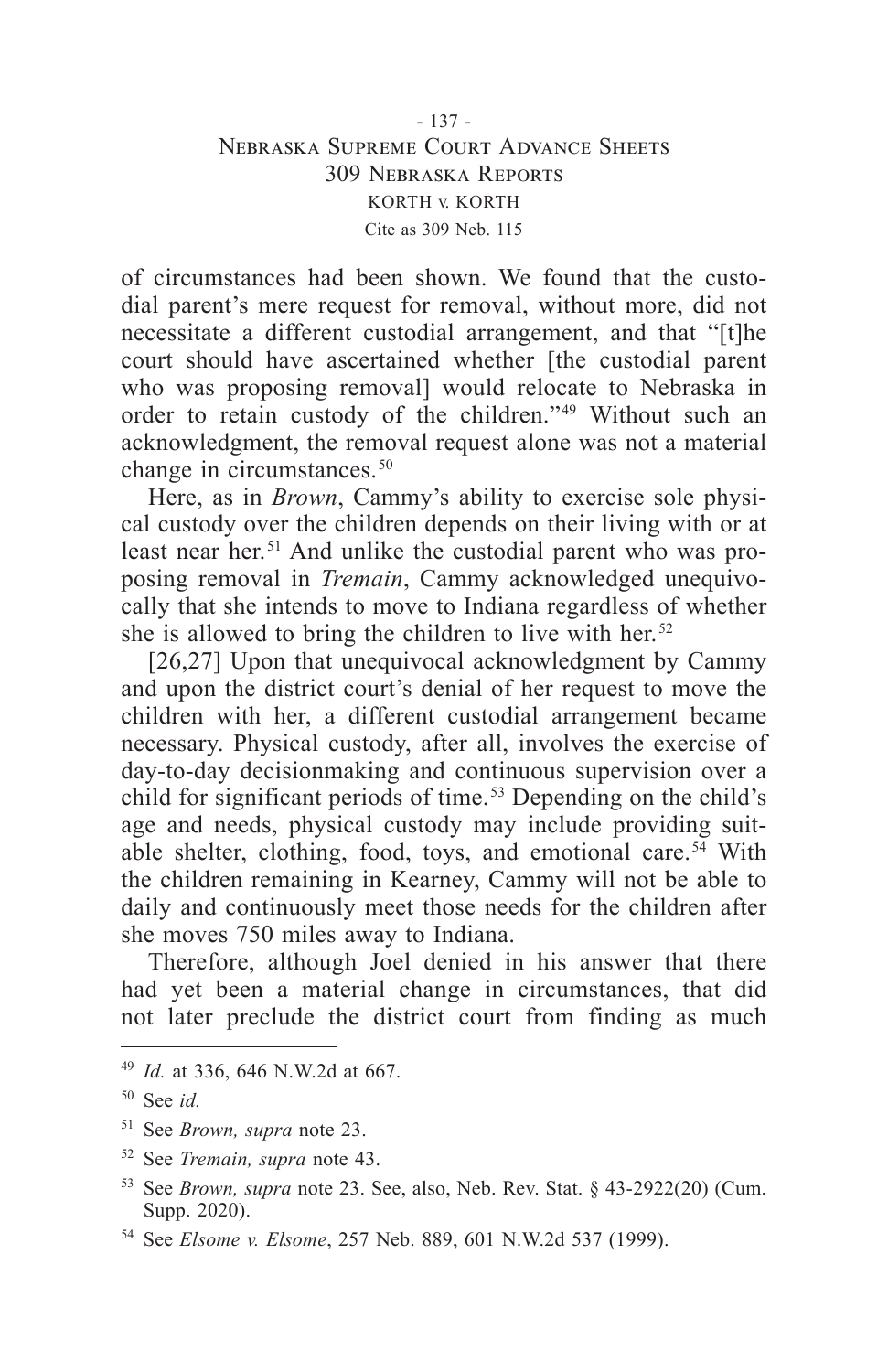# - 138 - Nebraska Supreme Court Advance Sheets 309 Nebraska Reports KORTH v. KORTH Cite as 309 Neb. 115

upon its denial of Cammy's request for removal. The court's denial—coupled with Cammy's unequivocal acknowledgment that she intended to move to Indiana even if the children could not move there with her—amounted to a material change in circumstances. The first element for a modification of custody was thus met.

## (b) Best Interests of Child

[28,29] The second element for a modification of custody requires consideration of the child's best interests. 55 While the child's best interests is also a consideration in a removal analysis, the relevant consideration in that context is limited to whether remaining with the custodial parent after removal to another jurisdiction would be in the child's best interests. 56 In contrast, here, the relevant consideration is whether changing custody to the noncustodial parent would be in the child's best interests. 57

[30] Determining whether a change in custody is in the child's best interests requires consideration of various mandatory and permissive factors.<sup>58</sup> Neb. Rev. Stat.  $\S$  43-2923(6) (Reissue 2016) requires that certain factors be considered, including (1) the relationship of the child to each parent prior to the commencement of the action; (2) the desires and wishes of a sufficiently mature child, if based on sound reasoning; (3) the general health, welfare, and social behavior of the child; (4) credible evidence of abuse inflicted on any family or household member; and (5) credible evidence of child abuse or neglect or domestic intimate partner abuse. 59

[31] Other relevant considerations that may also be considered include the stability of the child's existing routine,

<sup>55</sup> See *Weaver, supra* note 1.

<sup>56</sup> See *Ryan G., supra* note 4.

<sup>57</sup> See *Weaver, supra* note 1.

<sup>58</sup> See *Jaeger, supra* note 24.

<sup>59</sup> *Id.*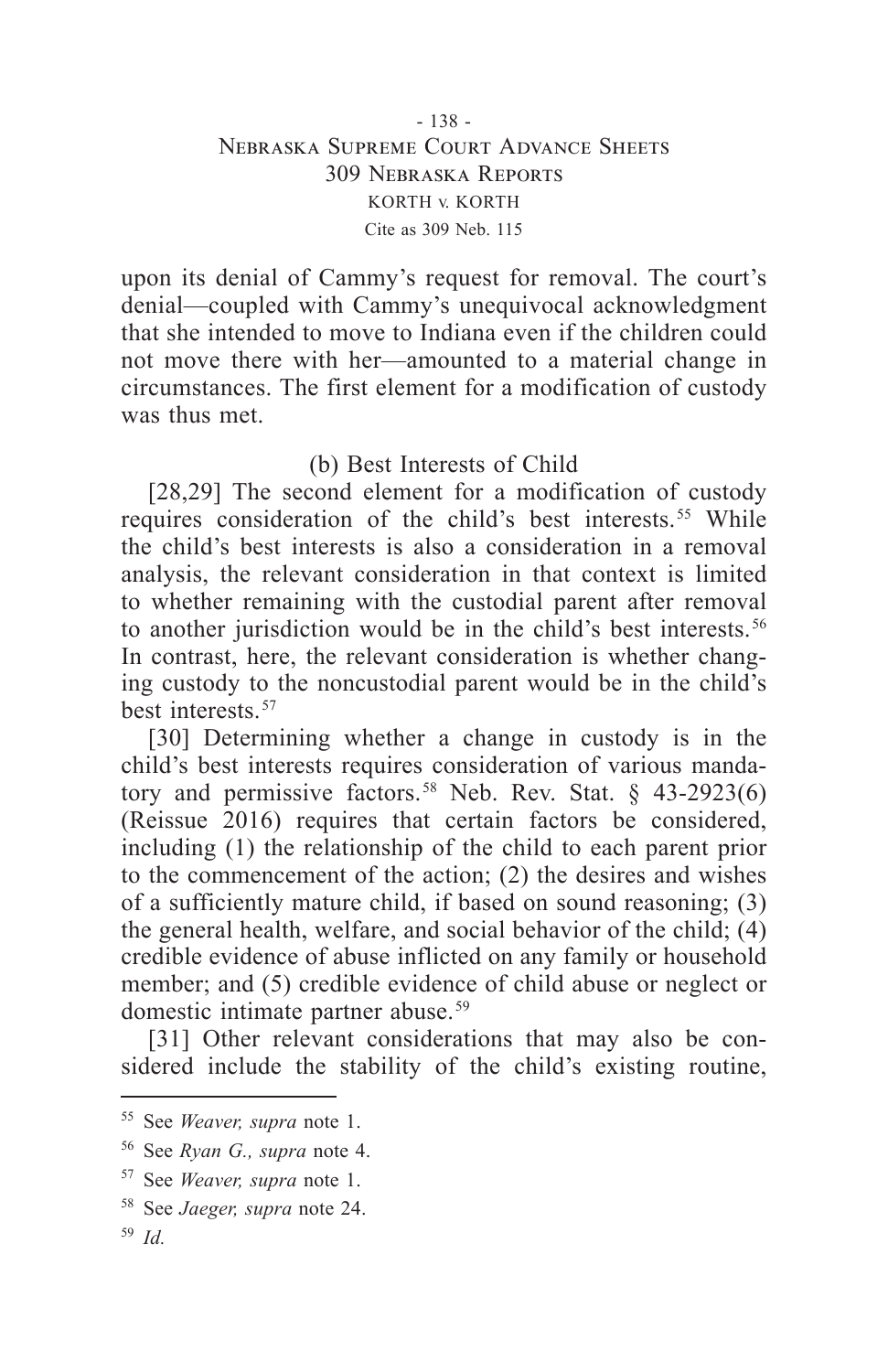# - 139 - Nebraska Supreme Court Advance Sheets 309 Nebraska Reports KORTH v. KORTH Cite as 309 Neb. 115

minimization of contact and conflict between the parents, and the general nature and health of the child. 60 No one factor is dispositive, and various factors may weigh more or less heavily, depending on the facts of the case. 61 The one constant is that the child's best interests are always the standard by which any custody or parenting time decision is made. 62

Here, the record supports the district court's determination that it is in the children's best interests to change physical custody to Joel. The testimony showed him to be an involved father who coaches the children's hockey and softball teams, teaches the children's 4-H classes, and serves as a councilman for the church in which the children are being catechized. Since Cammy acquired sole physical custody over the children, Joel has only ever missed two of the children's activities, including those occurring on days outside of his parenting time. He testified that he has periodically exercised the role of "primary caregiver."

Cammy herself acknowledged that Joel "has a very loving relationship" with the children, "loves and cares for those children," and "is a good dad." There are no concerns that Joel will fail to meet the children's needs. The children are stable living in Kearney and attending Amherst Public Schools, and they will remain so if Joel is awarded sole physical custody over them.

During his testimony, Joel acknowledged that he works 10-hour shifts, 4 days per week. Yet, the record supports Joel's assertion that during his parenting time, he has still managed to be a present father despite that schedule. On mornings before work, Joel wakes up early to ready the children in time for school. To the extent he needs to work outside of school hours, Joel's neighbors and C.K. are able and willing

<sup>60</sup> *Id.*

<sup>61</sup> *Id.*

<sup>62</sup> *Jones v. Jones*, 305 Neb. 615, 941 N.W.2d 501 (2020). See *Tilson v. Tilson*, 307 Neb. 275, 948 N.W.2d 768 (2020).